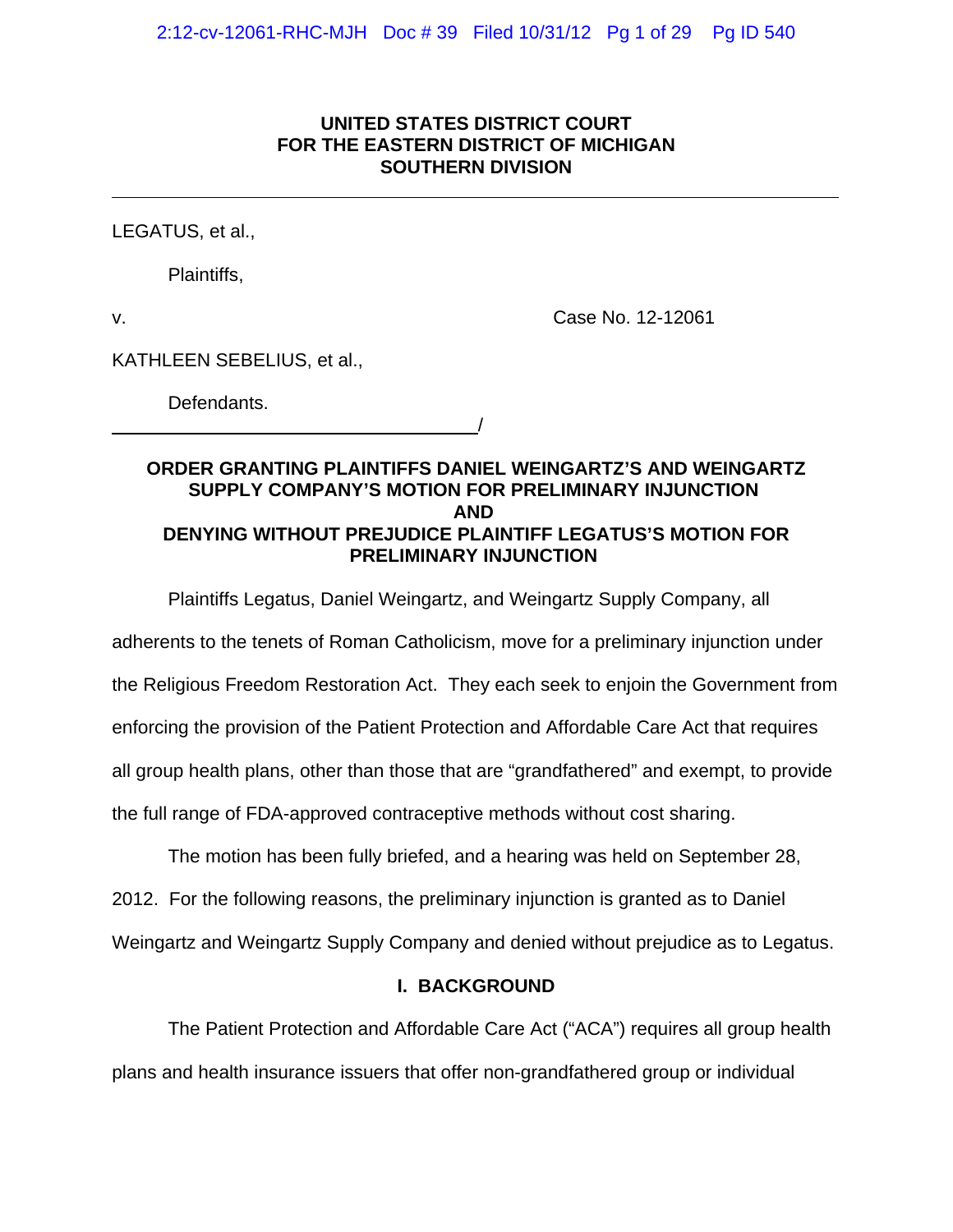#### 2:12-cv-12061-RHC-MJH Doc # 39 Filed 10/31/12 Pg 2 of 29 Pg ID 541

health coverage to provide coverage to women without cost sharing that includes "preventive care and screenings . . . as provided for in the comprehensive guidelines supported by the Health Resources and Services Administration ['HRSA']." 42 U.S.C. § 300gg-13(a)(4). "Without cost sharing" in this context means free of cost to the patient.

The Government issued interim final regulations implementing this preventive services coverage provision on July 19, 2010, requiring a group health plan or health insurance issuer offering non-grandfathered health coverage to provide, without cost sharing, the recommended preventive services for plan years beginning on or after one year from the date the recommendation is issued ("HRSA Mandate"). 75. Fed. Reg. 41,728–41,729.

The HRSA enlisted the Institute of Medicine ("IOM"), an independent, non-profit organization established under the National Academy of Sciences, to develop recommendations for the HRSA guidelines. *See* Institute of Medicine, Clinical Services for Women: Closing the Gaps 2 (2011) ("IOM Rep."). The IOM issued a report that recommended the HRSA guidelines include, among other things, "the full range of Food and Drug Administration ['FDA']-approved contraceptive methods, sterilization procedures, and patient and education counseling for women with reproductive capacity." *Id.* at 10. FDA-approved contraceptive methods, in turn, are found to include oral contraceptives, "emergency contraceptive" abortifacients (such as "Plan B" and "Ella"), and intrauterine devices. FDA, Birth Control Guide 10–12, 16–20 (2012), *available at* http:// www.fda.gov/ ForConsumers/ ByAudience/ ForWomen/ ucm118465. On August 1, 2011, the HRSA adopted the IOM's recommendations in full. *See* HRSA,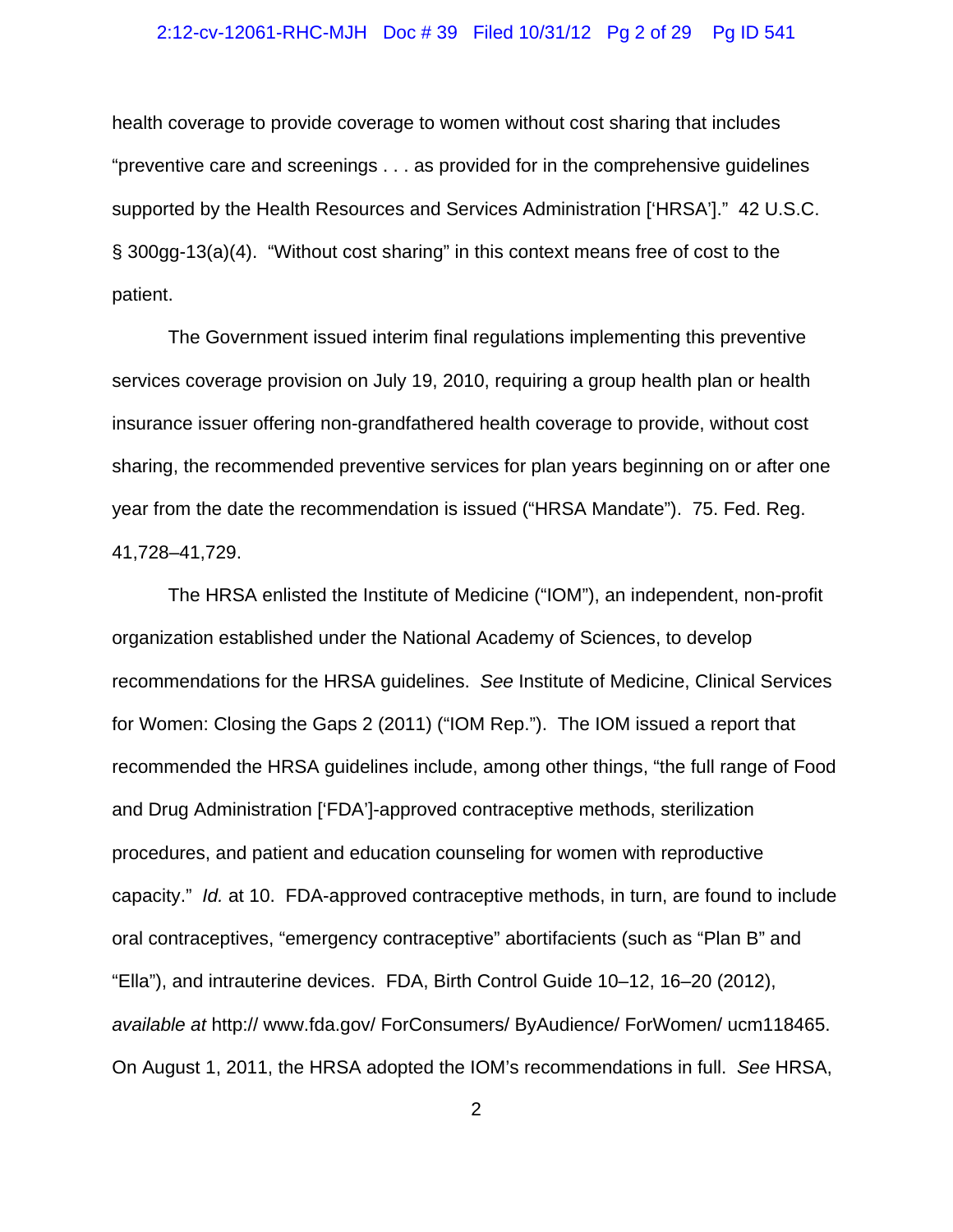### 2:12-cv-12061-RHC-MJH Doc # 39 Filed 10/31/12 Pg 3 of 29 Pg ID 542

Women's Preventive Services: Required Health Plan Coverage Guidelines, http:// www.hrsa.gov/ womensguidelines/ (last visited Oct. 10, 2012). On that same date, Health and Human Services, the Department of Health, and the Department of Labor issued an amendment to the interim final rule that allowed the HRSA to exempt "religious employers" from covering contraceptive services. 76 Fed. Reg. 46,623. A religious employer was defined as one that:

(1) [h]as the inculcation of religious values as its purpose; (2) primarily employs persons who share its religious tenets; (3) primarily serves persons who share its religious tenets; and (4) is a non-profit organization under section 6033(a)(1) and section 6033(a)(3)(A)(i) or (iii) of the [Internal Revenue] Code.

*Id.* The HRSA so exempted organizations that qualified as a religious employer. 77 Fed. Reg. 8,727. Consequently, the HRSA Mandate for non-exempted and nongrandfathered plans would take effect for plan years beginning on or after August 1, 2012. *See* 76 Fed. Reg. 46,621.

After allowing for public comment, the Government in February 2012 adopted in final regulations the definition of "religious employer" as described in the amended interim final regulations. 77 Fed. Reg. 8,727. At that same time, a temporary enforcement safe harbor was created to develop and propose changes to the final regulations for the purpose of satisfying two goals: "providing contraceptive coverage without cost-sharing to individuals who want it and accommodating non-exempted, nonprofit organizations' religious objections to covering contraceptive services." *Id.* The temporary safe harbor is in effect until the first plan year that begins on or after August 1, 2013. Department of Health and Human Services, Guidance on the Temporary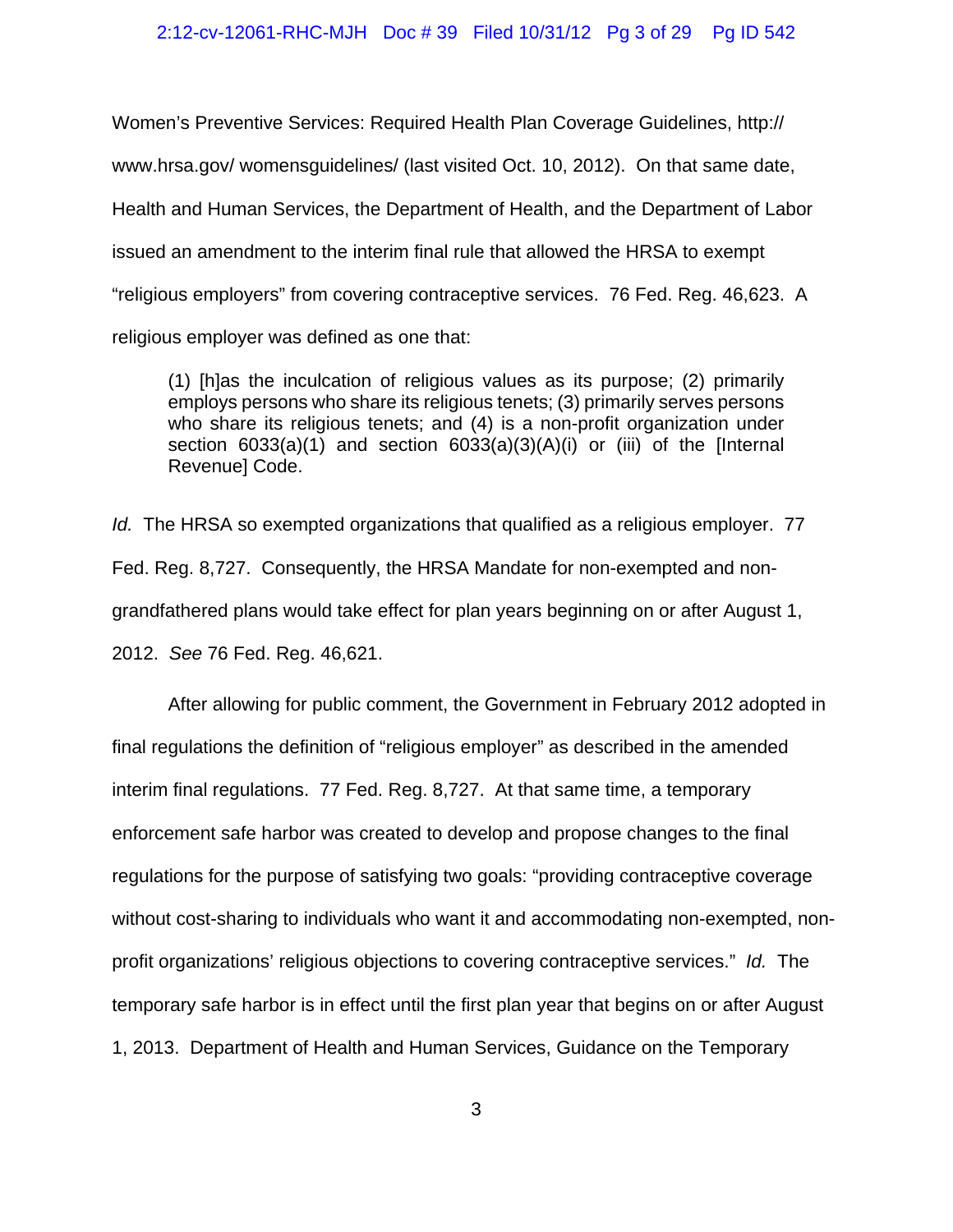Enforcement Safe Harbor 3 (Aug. 15, 2012), *available at* http:// cciio.cms.gov/

resources/ files/ prev-services-guidance-08152012.pdf. The Government explained:

Neither employers, nor group health plans, nor group health insurance issuers will be subject to any enforcement action by the Departments for failing to cover some or all of the recommended contraceptive services without cost sharing in non-exempted, non-grandfathered group health plans established or maintained by an organization . . . meeting all of the following criteria:

(1) The organization is organized and operates as a non-profit entity.

(2) From February 10, 2012 onward, the group health plan established or maintained by the organization has consistently not provided all or the same subset of the contraceptive coverage otherwise required at any point, consistent with any applicable State law, because of the religious beliefs of the organization.

(3) [T]he group health plan established or maintained by the organization (or another entity on behalf of the plan, such as a health insurance issuer or third-party administrator) provides to plan participants a prescribed notice indicating that some or all contraceptive coverage will not be provided under the plan for the first plan year beginning on or after August 1, 2012.

(4) The organization self-certifies that it satisfies criteria 1-3 above, and documents its self-certification in accordance with procedures detailed herein.

*Id.*

In accordance with the temporary safe harbor, the Government on March 21,

2012, began the process to amend the final regulations by issuing an Advance Notice of

Proposed Rulemaking ("ANPRM"). 77 Fed. Reg. 16,503. The ANPRM "present[ed]

questions and ideas," as well as solicited comment, "on how to provide women access

to the important preventive services at issue without cost sharing while accommodating

religious liberty interests." *Id.* The Government has received comments and has

asserted that it will publish a notice of proposed rulemaking, followed by additional

public comment. *Id.* The Government offers that amendments will be finalized before

the end of the temporary enforcement safe harbor on August 1, 2013. *Id.*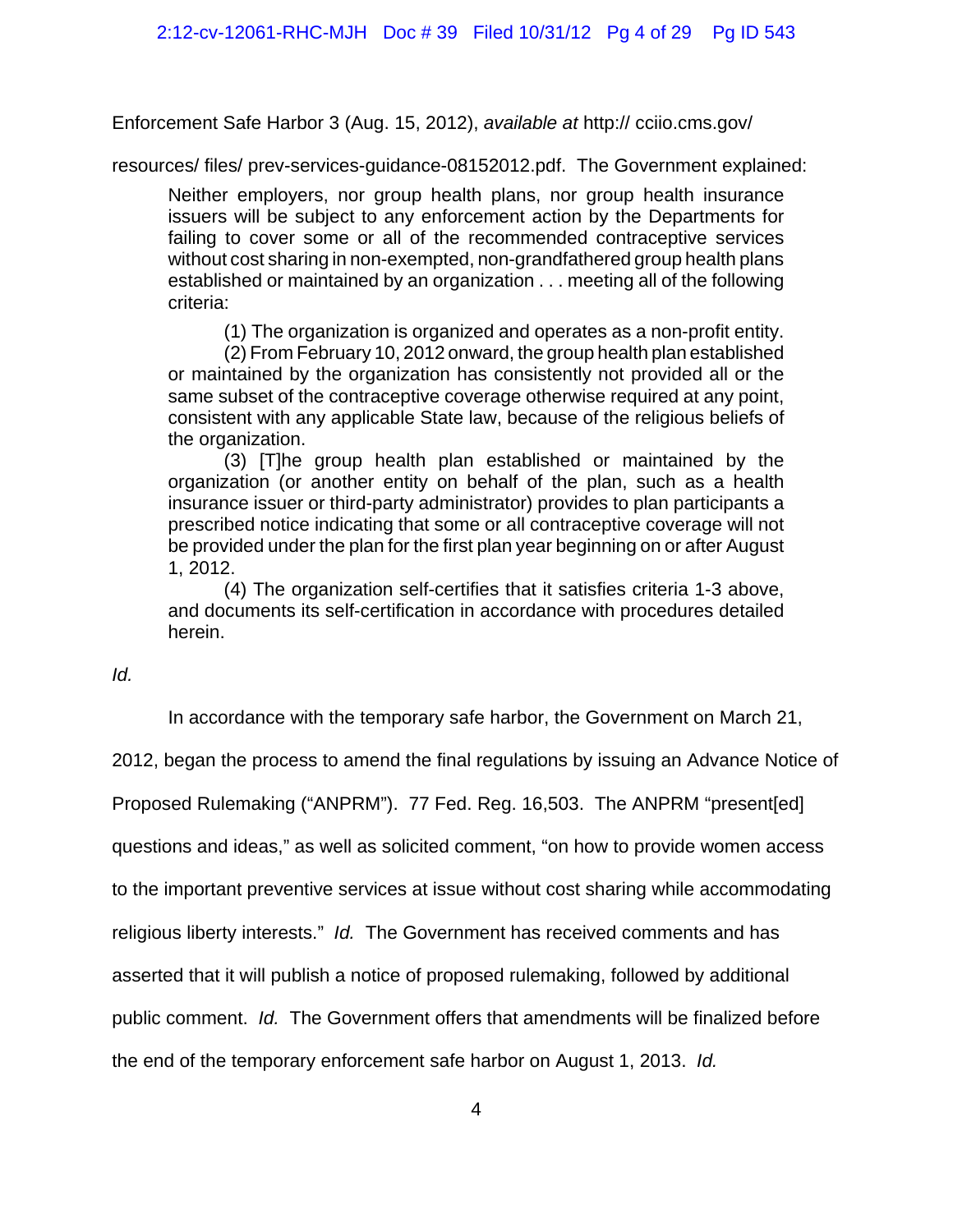Plaintiff Legatus is a non-profit organization whose mission is "[t]o study, live and spread the Catholic faith in our business, professional and personal lives." (Pls.' Compl. ¶¶ 23–24, Dkt. # 1.) Legatus is comprised of more than 4,000 members including individuals and professional organizations. (*Id.* ¶¶ 26–27.) Plaintiff Daniel Weingartz ("Weingartz") is the president of Plaintiff Weingartz Supply Company ("Weingartz Supply Co."), a secular, for-profit, family owned and operated corporation that sells outdoor power equipment and employs over 170 employees. (Decl. Daniel Weingartz ¶¶ 3–4, Dkt. # 13-3.) Weingartz is a practicing Catholic and active member of Legatus. (*Id.* ¶¶ 7, 9.) It is contrary to Catholic doctrine to use, pay for, or support the use of contraception. (*Id.* ¶ 15.) In accordance with his religious beliefs, Weingartz designed a health insurance policy for the employees of Weingartz Supply Co. to specifically exclude contraception. (Pls.' Compl. ¶ 45, Dkt. # 1.) Legatus engineered a similar health insurance policy that excludes contraception for its employees in observance of Catholic teaching. (*Id.* ¶ 37.) Plaintiffs argue that the HRSA Mandate, which forces them to choose between providing health insurance that includes contraception without  $\text{cost-sharing}$  or incurring a financial penalty,<sup>1</sup> substantially burdens their free exercise of religion. (*Id.* ¶ 89.) Under the Religious Freedom Restoration Act ("RFRA"), 42 U.S.C.

<sup>&</sup>lt;sup>1</sup>If an employer with at least 51 full-time employees does not offer health care coverage to its employees, then beginning in 2014 the employer is assessed an annual penalty of \$2,000 multiplied by the number of full-time employees minus 30. Hinda Chaikind & Chris L. Peterson, *Summary of Potential Employer Penalties Under the Patient Protection and Affordable Care Act (PPACA)*, Congressional Research Service (2010), *available at* http:// www.shrm.org/ hrdisciplines/ benefits/ Documents/ EmployerPenalties.pdf.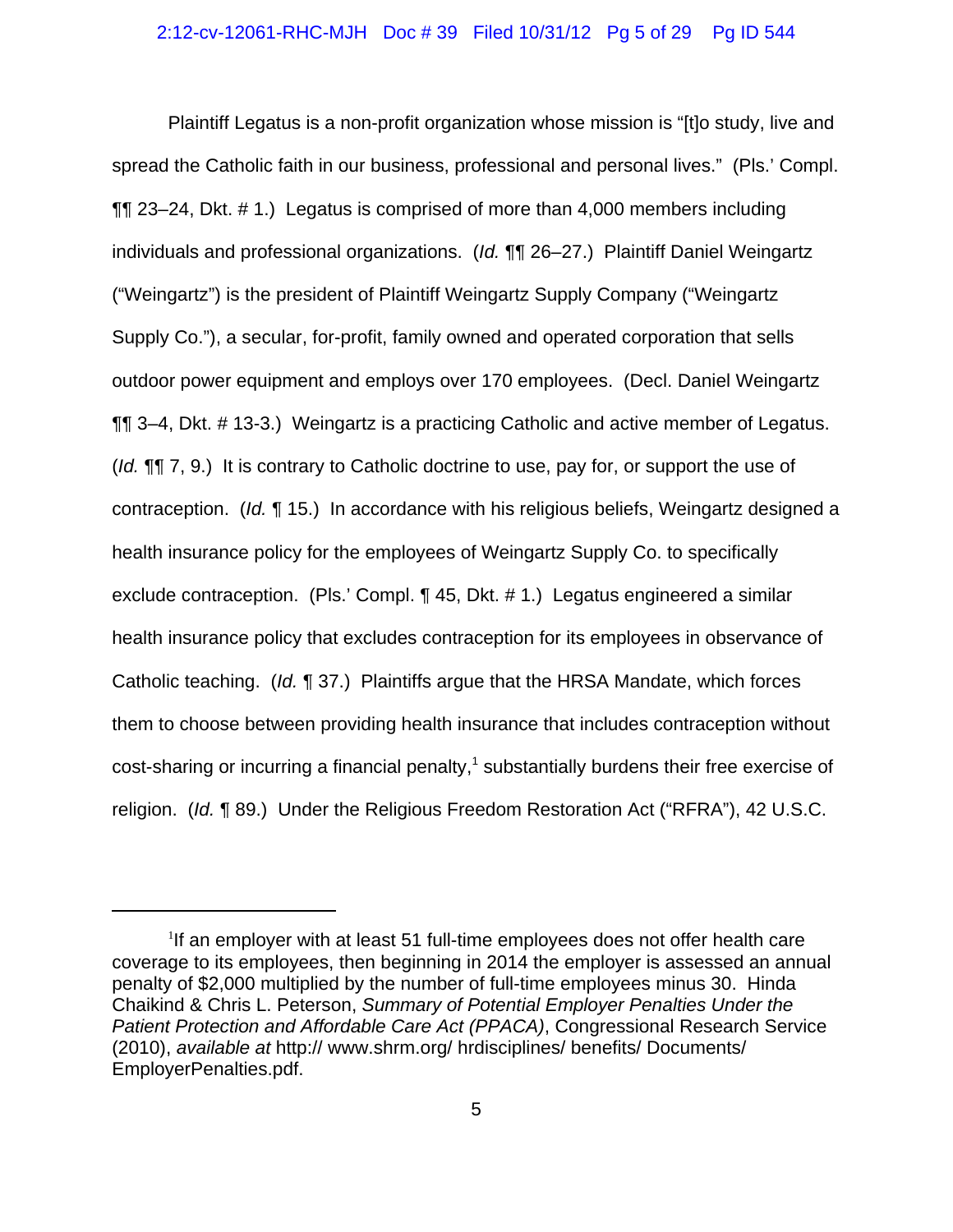#### 2:12-cv-12061-RHC-MJH Doc # 39 Filed 10/31/12 Pg 6 of 29 Pg ID 545

§ 2000bb, Plaintiffs seek a preliminary injunction to prohibit the Government from enforcing the HRSA Mandate against them.

## **II. STANDARD**

Plaintiffs bring their preliminary injunction motion under RFRA and not the Free Exercise Clause of the First Amendment.<sup>2</sup> However, because RFRA and the Free Exercise Clause both seek to protect the same liberty interest—the free practice of one's religion—the court will take into account the jurisprudence of preliminary injunctions concerning First Amendment rights in deciding the present motion.

A preliminary injunction "is an extraordinary remedy which should be granted only if the movant carries his or her burden of proving that the circumstances clearly demand it." *Overstreet v. Lexington-Fayette Urban Cnty. Gov't*, 305 F.3d 566, 573 (6th Cir. 2002). Courts should consider: "(1) the likelihood that the movant will succeed on the merits; (2) whether the movant will suffer irreparable harm without the injunction; (3) the probability that granting the injunction will cause substantial harm to others; and (4) whether the public interest will be advanced by issuing the injunction." *Jones v. Caruso*, 569 F.3d 258, 265 (6th Cir. 2009). "These factors are not prerequisites but are factors that are to be balanced against each other." *Overstreet*, 305 F.3d at 573. But "when a party seeks a preliminary injunction on the basis of a potential violation of the First Amendment, the likelihood of success on the merits often will be the determinative factor." *Jones*, 569 F.3d at 265. In sum, "because the questions of harm to the parties

 $2$ The Free Exercise Clause states, "Congress shall make no law respecting an establishment of religion, or prohibiting the free exercise thereof . . . ." U.S. Const. amend. I.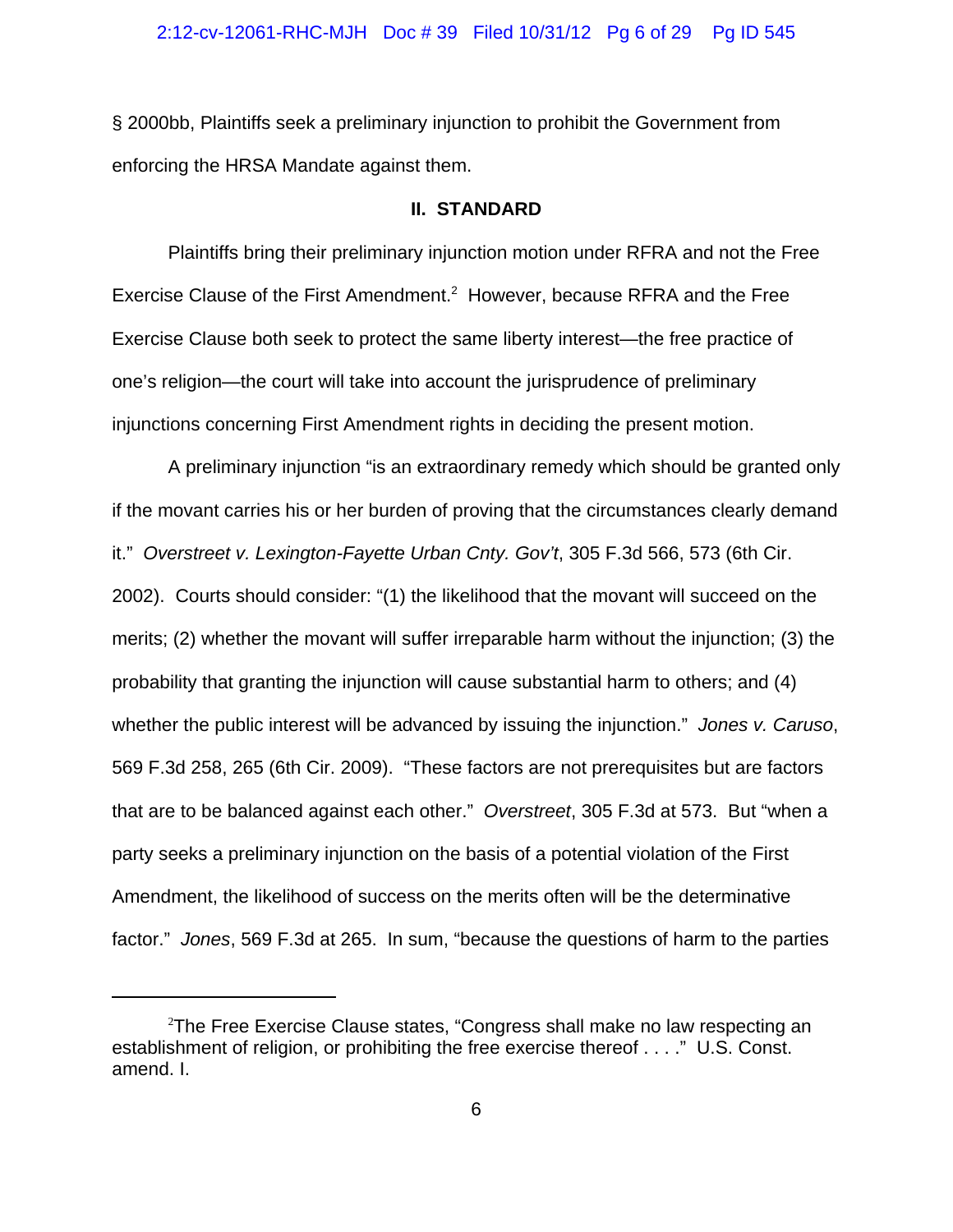#### 2:12-cv-12061-RHC-MJH Doc # 39 Filed 10/31/12 Pg 7 of 29 Pg ID 546

and the public interest cannot be addressed properly in the First Amendment context without first determining if there is a constitutional violation, the crucial inquiry often is . . . whether the [regulation] at issue is likely to be found constitutional." *Connection Distributing Co. v. Reno*, 154 F.3d 281, 288 (6th Cir. 1998).

## **III. DISCUSSION**

## **A. Standing**

As an initial matter, the court must determine whether Plaintiffs have standing to seek a preliminary injunction under RFRA enjoining the enforcement of the HRSA Mandate. It is beyond question that Weingartz, as an individual, does. *See* 42 U.S.C. § 2000bb-1(a). The court will address in turn whether Weingartz Supply Co. and Legatus have standing.

In order to establish standing, three elements must be present: (1) the plaintiff suffered an "injury in fact," (2) there is a causal connection between the injury and the conduct complained of, and (3) it must be "likely" that the injury will be "redressed by a favorable decision." *Lujan v. Defenders of Wildlife*, 504 U.S. 555, 560–61 (1992). An "injury in fact" is "an invasion of a legally protected interest which is (a) concrete or particularized and (b) actual or imminent, not conjectural or hypothetical." *Id.* at 560 (internal citations omitted).

## *1. Weingartz Supply Co.*

Weingartz Supply Co. is a secular, for-profit company that sells outdoor power equipment. Weingartz Supply Co. asserts, without contradiction, that it is a "family owned and operated business," (Pls.' Compl. ¶ 74, Dkt. # 1.), led by Daniel Weingartz as its president, (*Id.* ¶ 41).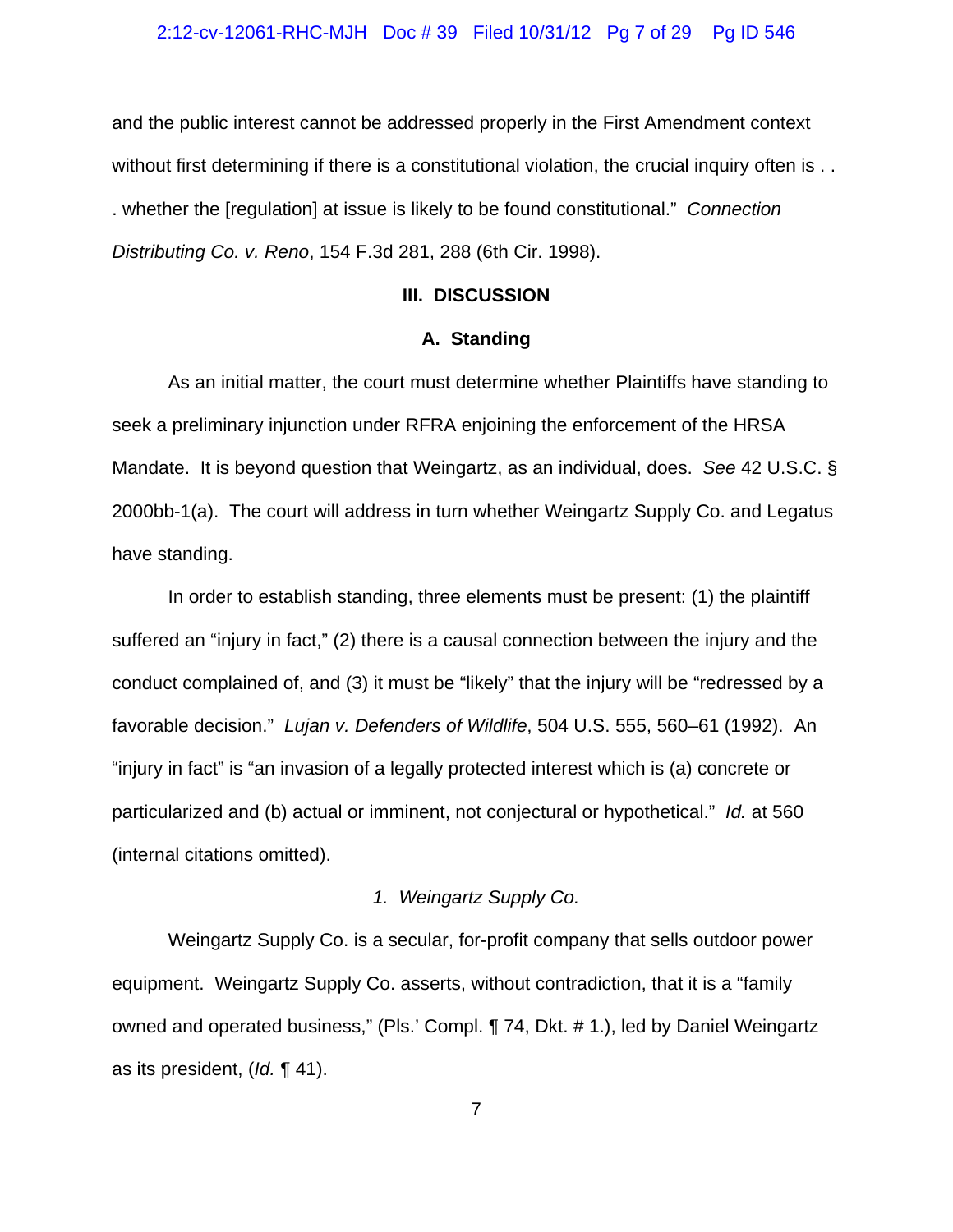#### 2:12-cv-12061-RHC-MJH Doc # 39 Filed 10/31/12 Pg 8 of 29 Pg ID 547

Neither the Supreme Court nor the Sixth Circuit has held that a for-profit corporation can assert its own rights under the Free Exercise Clause. The text of RFRA extends its protections only to individuals, not corporations. *See* 42 U.S.C. § 2000bb-1(a) ("Government shall not substantially burden a *person's* exercise of religion . . . .") (emphasis added). However, at least one Circuit has held that "a corporation has standing to assert the free exercise rights of its owners" when that corporation is closely held and "'merely the instrument through and by which [the plaintiffs] exercise their religious beliefs.'" *Stormans, Inc. v. Selecky*, 586 F.3d 1109, 1120 (9th Cir. 2009) (quoting *EEOC v. Townley Eng'g & Mfg. Co.*, 859 F.2d 610, 619 (9th Cir. 1988); *see also Townley*, 859 F.2d at 620 (holding that a corporation "present[ed] no rights of its own different from or greater than its owners' rights," "is an extension of the beliefs of [its owners], and for all purposes, the beliefs of [its owners] are the beliefs and tenets of the [corporation]," and that the corporation had standing to assert its owners' Free Exercise rights). Further, the Supreme Court has famously recognized that First Amendment free-speech protection extends directly to corporations. *Citizens United v. Fed. Election Comm'n*, 558 U.S. 310, 130 S. Ct. 876, 900 (2010) ("The Court has . . . rejected the argument that political speech of corporations or other associations should be treated differently under the First Amendment simply because such associations are not 'natural persons.'"). It appears to the court that, although it is first impression for this Circuit, a strong case for standing, at least on a *Stormans* pass-through instrumentality theory, is sustainable.

Weingartz Supply Co. was founded as a family business and remains a closely held family corporation. Accordingly, the court need not, and does not, decide whether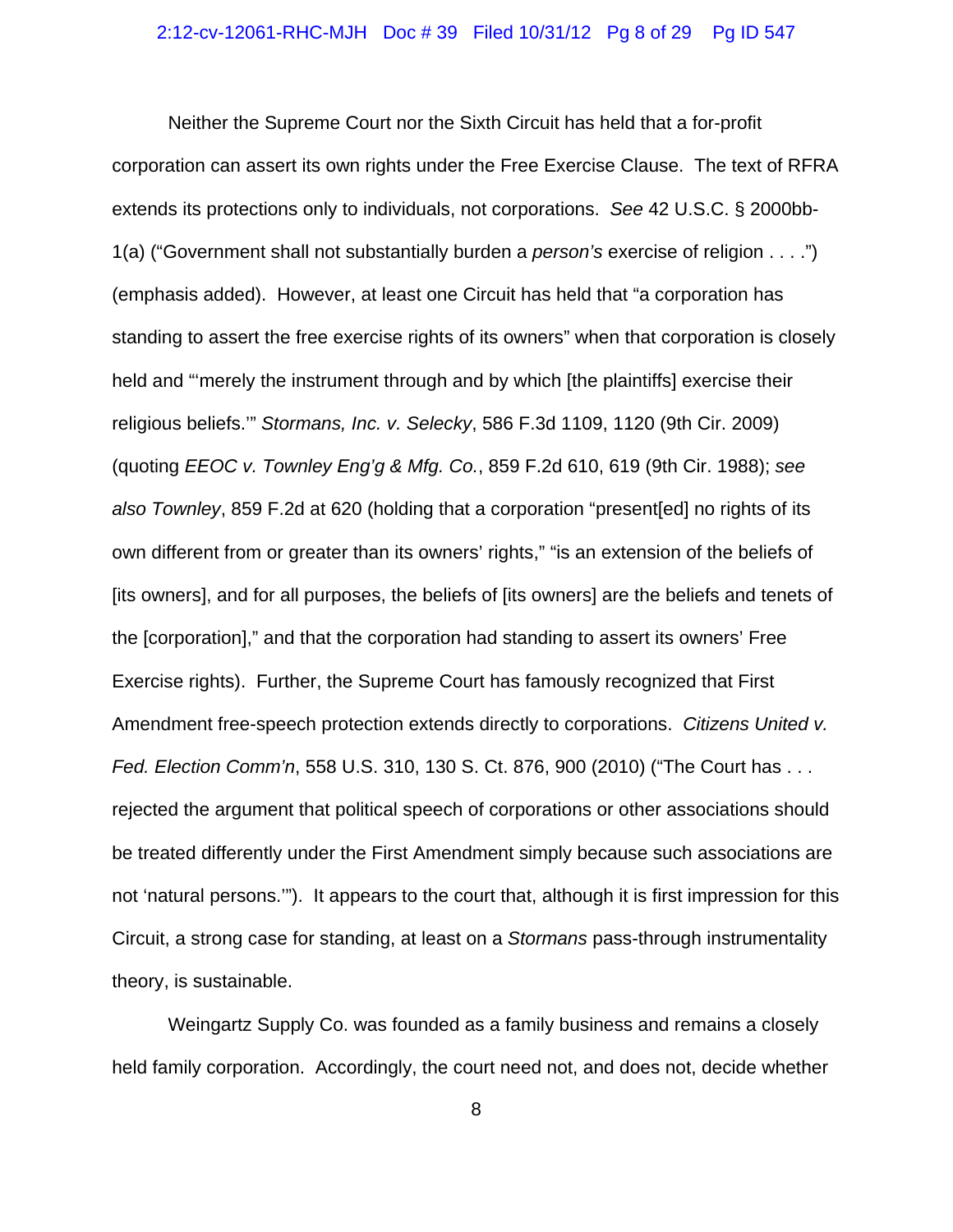Weingartz Supply Co., as a for-profit business, has an independant First Amendment right to free exercise of religion. For the purposes of the pending motion, however, Weingartz Supply Co. may exercise standing in order to assert the free exercise rights of its president, Daniel Weingartz, being identified as "his company." (Pls.' Compl. ¶ 45,

Dkt. # 1.)

## *2. Legatus*

The Government argues that Legatus has not suffered an injury in fact because

the injury, at this time, is attenuated and speculative. Under the temporary safe harbor,

the Government asserts that it will not take any enforcement action against non-

exempted, non-grandfathered health group plans that fail to cover some or all of the

recommended contraceptive services if the plan is sponsored by an organization that

meets four criteria:

(1) The organization is organized and operates as a non-profit entity.

(2) From February 10, 2012 onward, the group health plan established or maintained by the organization has consistently not provided all or the same subset of the contraceptive coverage otherwise required at any point, consistent with any applicable State law, because of the religious beliefs of the organization.

(3) [T]he group health plan established or maintained by the organization (or another entity on behalf of the plan, such as a health insurance issuer or third-party administrator) provides to plan participants a prescribed notice indicating that some or all contraceptive coverage will not be provided under the plan for the first plan year beginning on or after August 1, 2012.

(4) The organization self-certifies that it satisfies criteria 1-3 above, and documents its self-certification in accordance with procedures detailed herein.

Department of Health and Human Services, Guidance on the Temporary Enforcement

Safe Harbor 3 (Aug. 15, 2012), *available at* http:// cciio.cms.gov/ resources/ files/ prev-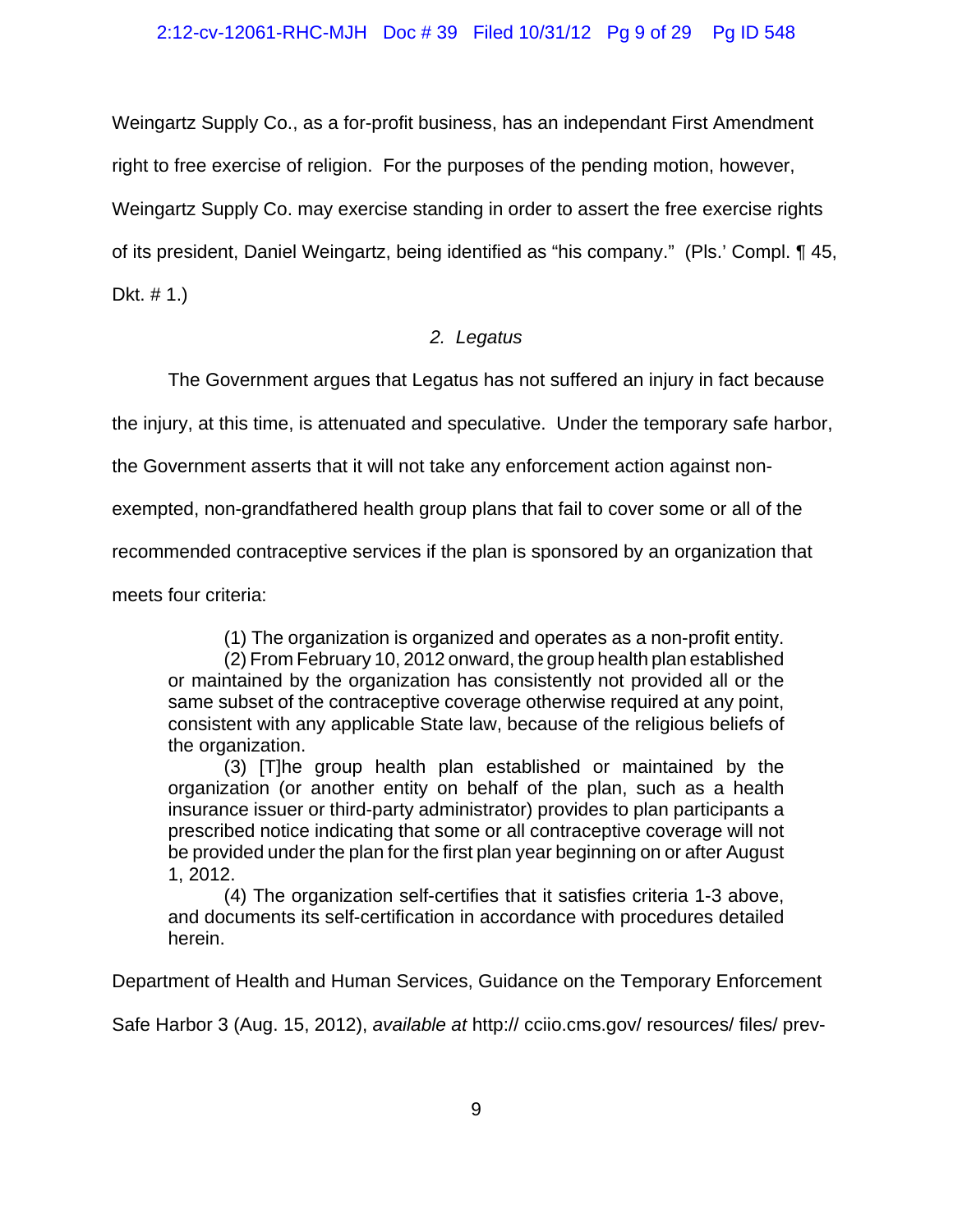#### 2:12-cv-12061-RHC-MJH Doc # 39 Filed 10/31/12 Pg 10 of 29 Pg ID 549

services-guidance-08152012.pdf. The safe harbor is in effect until the first plan year that begins on or after August 1, 2013.

During the safe harbor period, the Government argues that it intends to amend the preventive services coverage regulations to accomplish the very purpose that Legatus brings its suit—to accommodate, presumably by exemption, non-exempt, nongrandfathered religious organizations' religious objections to covering contraceptive services. The Government began this process in March 2012 when it published the ANPRM.

Legatus, as a non-profit organization that has not provided contraceptive coverage from February 10, 2012, onward, qualifies for the safe harbor protection. Consequently, Legatus asks the court to enjoin the Government from enforcing a rule that is not yet finalized, which would, essentially, require the court to issue an advisory opinion. *Laird v. Tatum*, 408 U.S. 1, 14 (1972) ("[T]he federal courts established pursuant to Article III of the Constitution do not render advisory opinions.") (citations omitted). Legatus argues that it has suffered a concrete injury because the Government's promise of future rulemaking is non-binding, and the HRSA Mandate could be enforced against them at any time. However, there is no evidence to suggest that the Government will abruptly quit the amendment process and enforce the HRSA Mandate against Legatus. Furthermore, the Government's actions are entitled to a good faith presumption. *See Sossamon v. Lone Star State of Tex.*, 560 F.3d 316, 325 (5th Cir. 2009) ("Without evidence to the contrary, we assume that formally announced changes to official governmental policy are not mere litigation posturing."); *Comcast Corp. v. F.C.C.*, 526 F.3d 763, 762 n.2 (D.C. Cir. 2008) ("We must presume an agency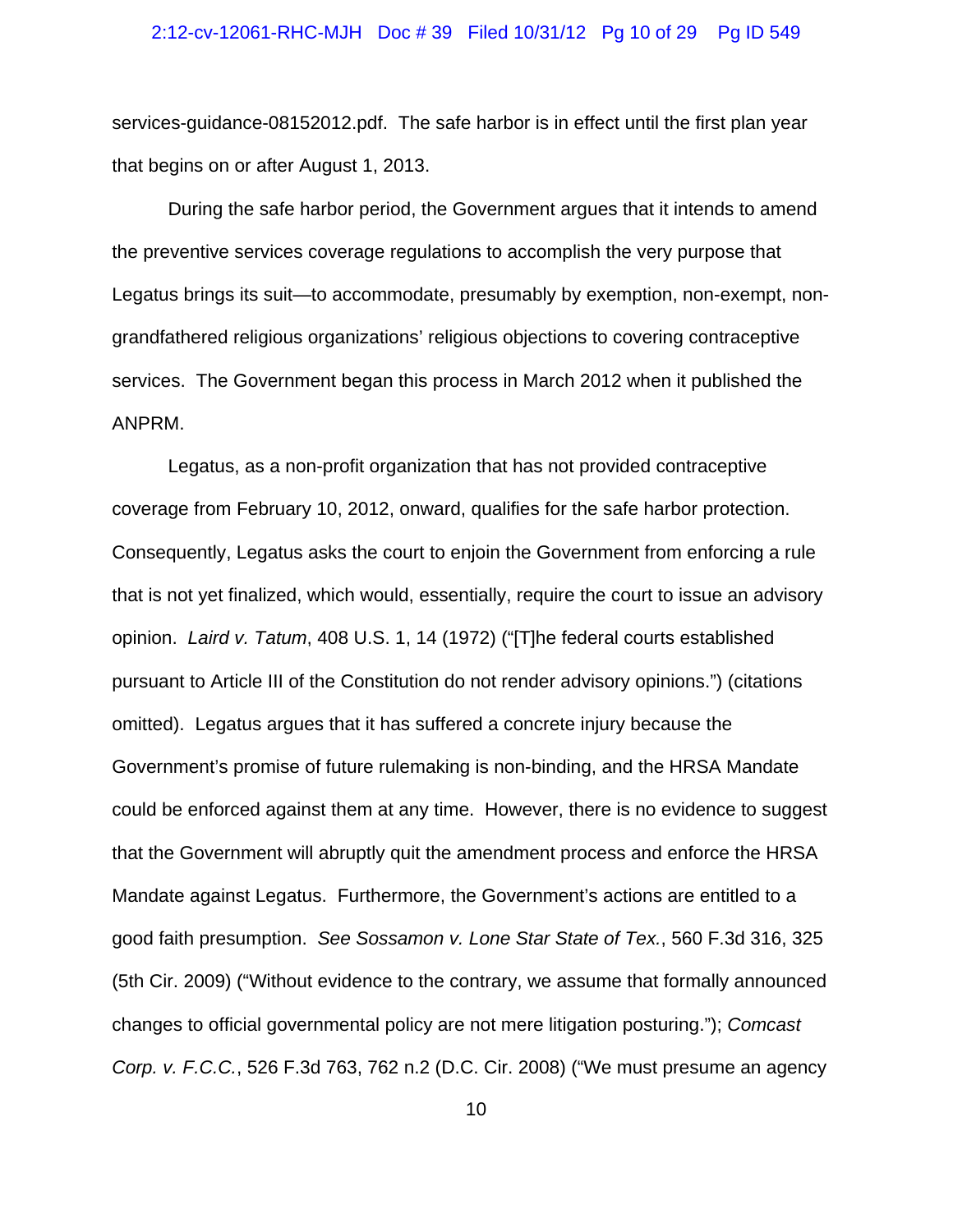## 2:12-cv-12061-RHC-MJH Doc # 39 Filed 10/31/12 Pg 11 of 29 Pg ID 550

acts in good faith . . . .") (citations omitted). Other courts deciding this identical issue have found that non-profit organizations protected under the safe harbor do not have standing because their injury is conjectural. *Wheaton Coll. v. Sebelius*, No. 12-1169, 2012 WL 3637162, at \*7 (D.D.C. Aug. 24, 2012) (denying standing because the preventive coverage rule pertaining to organizations that qualify for the temporary safe harbor is being amended and thus plaintiffs' injuries were hypothetical); *Belmont Abbey Coll. v. Sebelius*, No. 11-1989, 2012 WL 2914417, at \*10 (D.D.C. July 18, 2012) ("Because an amendment to the final rule that may vitiate the threatened injury is not only promised but underway, the injuries alleged by Plaintiff are not 'certainly impending.'") (quoting *Whitmore v. Arkansas*, 495 U.S. 149, 158 (1990)).

Moreover, in the event that the Government acts in a way inimical to the rights Legatus seeks to protect—acts which the court presently views as doubtful—Legatus is not constrained from approaching the court with its concerns at that time. But as the case is presently situated, the court is not persuaded that Legatus has standing to bring its claim. $3$ 

 ${}^{3}$ Legatus, in a footnote in its reply brief, alternatively seeks associational standing if the court denies it Article III standing. (Pls.' Reply Def.'s Opp'n Pls.' Mot. Prelim. Inj. at 15 n.6, Dkt. # 19.) "An association has standing to bring suit on behalf of its members when: "(a) its members would otherwise have standing to sue in their own right; (b) the interests it seeks to protect are germane to the organization's purpose; and (c) neither the claim asserted nor the relief requested requires the participation of individual members in the lawsuit." *Hunt v. Wash. State Apple Adver. Comm'n*, 432 U.S. 333, 343 (1977). Plaintiffs have failed to provide sufficient facts about Legatus's members and companies to establish that the members would have standing to sue in their own right or that their participation in this lawsuit is not required. Legatus is comprised of 4,000 members from over 2,100 companies. It unknown which of the 2,100 organizations are non-profit or for-profit companies, religiously-based or secular, closely held or not, or whether the organization qualifies for the temporary safe harbor—all of which affect each organization's standing. While the court accepts that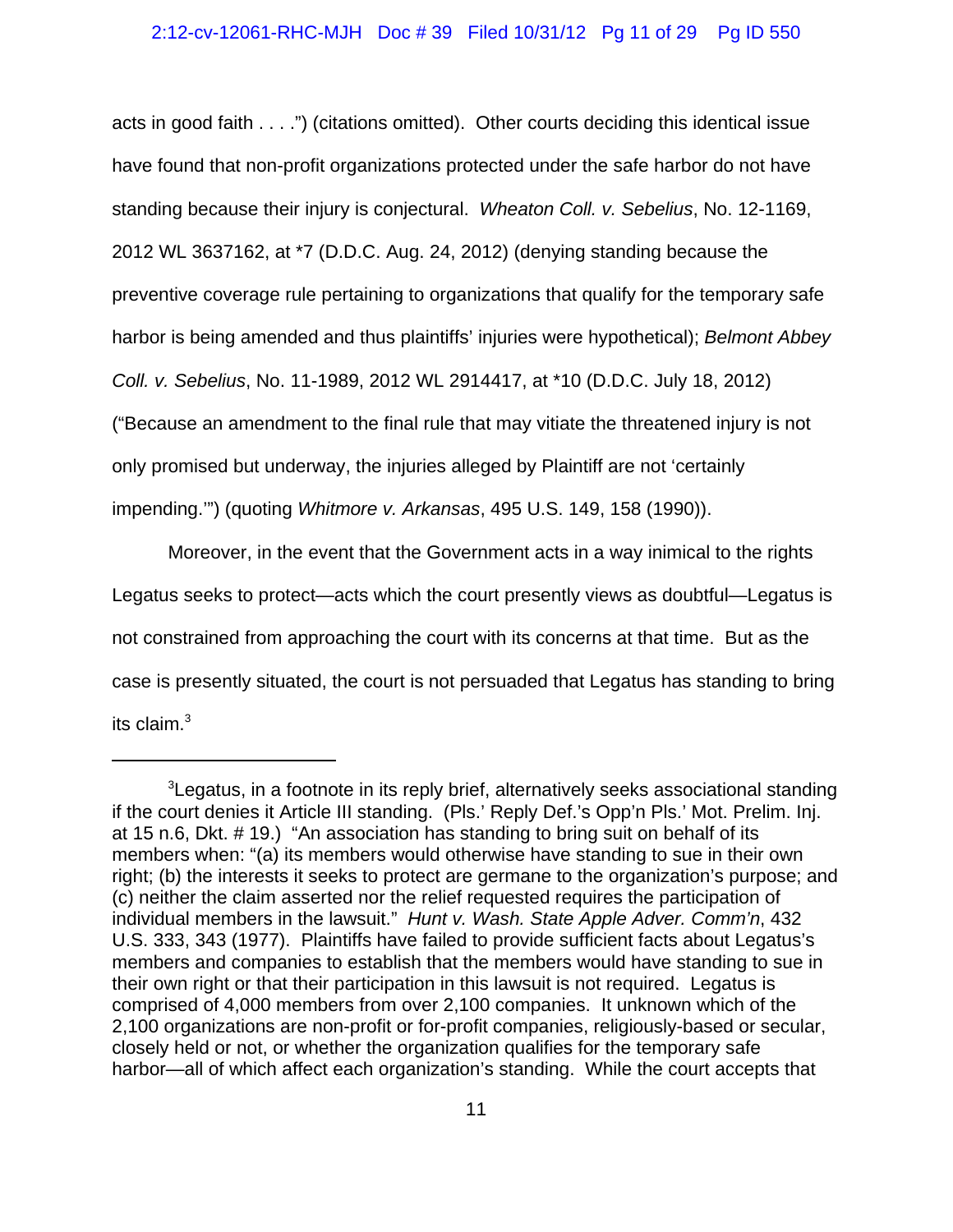## **B. Likelihood of Success on the Merits**

RFRA states, "Government may substantially burden a person's exercise of religion only if it demonstrates that application of the burden to the person (1) is in furtherance of a compelling governmental interest; and (2) is the least restrictive means of furthering that compelling governmental interest." 42 U.S.C. § 2000bb-1.

## *1. Substantial Burden*

Catholicism teaches that it is a sin to use, provide, or otherwise support contraception. (Pls.' Compl. ¶¶ 56, 85 Dkt. # 1.) Weingartz, as a Catholic, asserts that having Weingartz Supply Co. provide or participate in health insurance that includes the FDA-approved contraceptive methods violates his sincerely-held religious beliefs. The HRSA Mandate requires Weingartz Supply Co., as an employer with more than fifty fulltime employees, to offer health insurance. If Weingartz Supply Co. chooses not to provide coverage in order to avoid the HRSA Mandate, then beginning in 2014 Weingartz Supply Co. will incur an annual penalty equal to \$2,000 multiplied by the number of Weingartz Supply Co.'s full-time employees minus 30.<sup>4</sup> Plaintiffs therefore assert that the HRSA Mandate substantially burdens Weingartz's exercise of religion.

Catholic doctrine prohibits the use of contraception, the court does not know if every Legatus member adheres, strictly or otherwise, to that principle, nor does the court know how any possible differences in adherence might affect the formula used to determine associational standing. Accordingly, Legatus is denied associational standing.

<sup>4</sup> Hinda Chaikind & Chris L. Peterson, *Summary of Potential Employer Penalties Under the Patient Protection and Affordable Care Act (PPACA)*, Congressional Research Service (2010), *available at* http:// www.shrm.org/ hrdisciplines/ benefits/ Documents/ EmployerPenalties.pdf.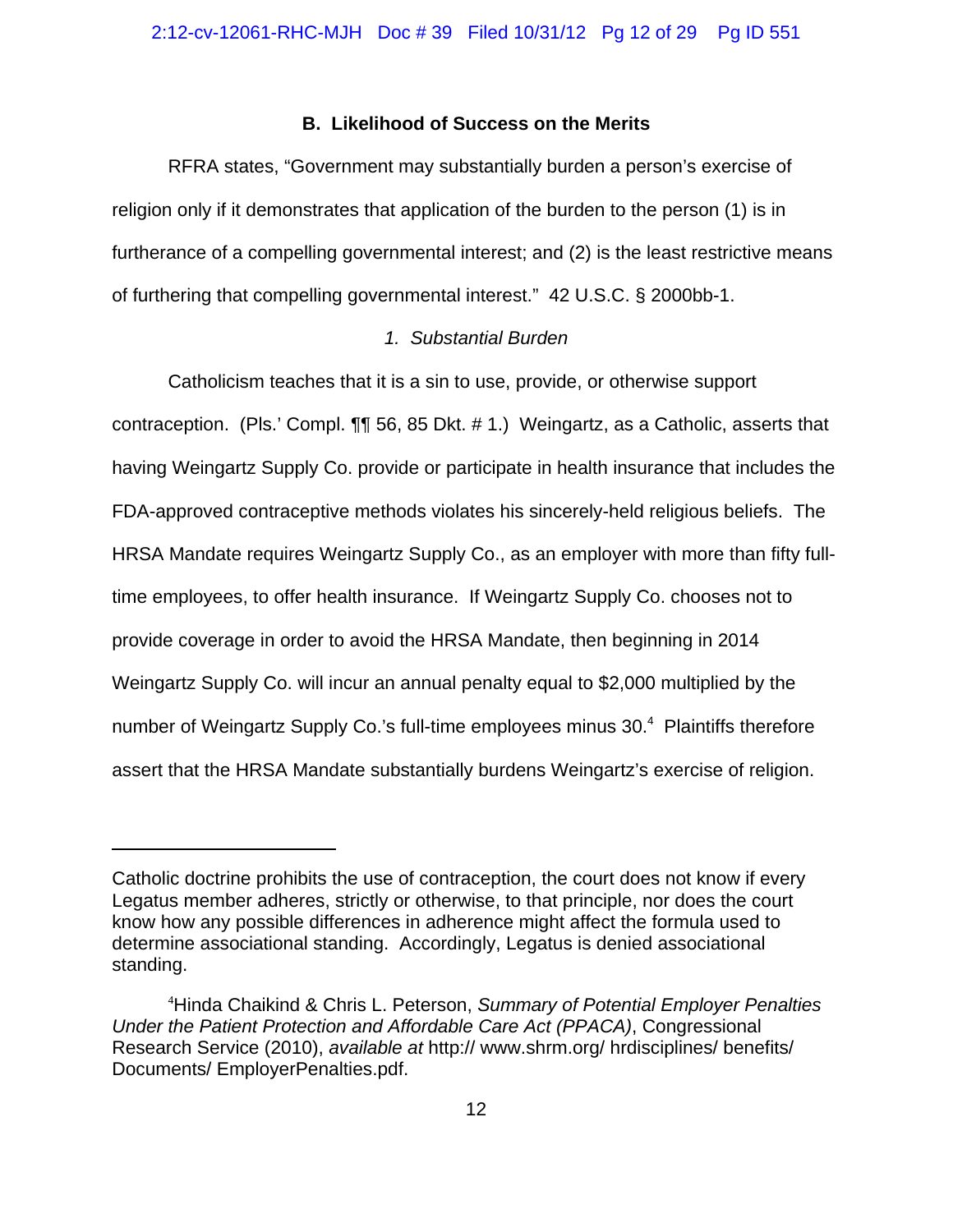#### 2:12-cv-12061-RHC-MJH Doc # 39 Filed 10/31/12 Pg 13 of 29 Pg ID 552

The Supreme Court has held that "putting substantial pressure on an adherent to modify his behavior and to violate his beliefs" substantially burdens a person's exercise of religion. *Thomas v. Review Bd. of Ind. Emp't Sec. Div.*, 450 U.S. 707, 718 (1981). "It is not within the judicial function and judicial competence to inquire" whether a party is correctly understanding his religious doctrine as "[c]ourts are not arbiters of scriptural interpretation." *Id.* at 716. Accordingly, courts often simply assume that a law substantially burdens a person's exercise of religion when that person so claims. *See, e.g.*, *U.S. v. Lee*, 455 U.S. 252, 257 (1982) ("We therefore accept appellee's contention that both payment and receipt of social security benefits is forbidden by the Amish faith."); *May v. Baldwin*, 109 F.3d 557, 563 (9th Cir. 1997) ("[W]e will assume that undoing May's dreadlocks imposes a substantial burden on his exercise of Rastafarianism."); *Hamilton v. Schriro*, 74 F.3d 1545, 1552 (8th Cir. 1996) ("[W]e assume that the regulations and policies at issue in the present case substantially burden Hamilton's exercise of his religion.").

Accordingly, and similarly, the court assumes that the Weingartz Plaintiffs are likely to show at trial that the HRSA Mandate substantially burdens the observance of the tenets of Catholicism.

## *2. Compelling Government Interest*

The Government may substantially burden a person's exercise of religion "only if it demonstrates that application of the burden to the person is in furtherance of a compelling governmental interest." 42 U.S.C. § 2000bb-1(b)(1). The phrase "compelling interest" has been described differently by courts over time, but it has a core. The Supreme Court has described compelling interests as those "of the highest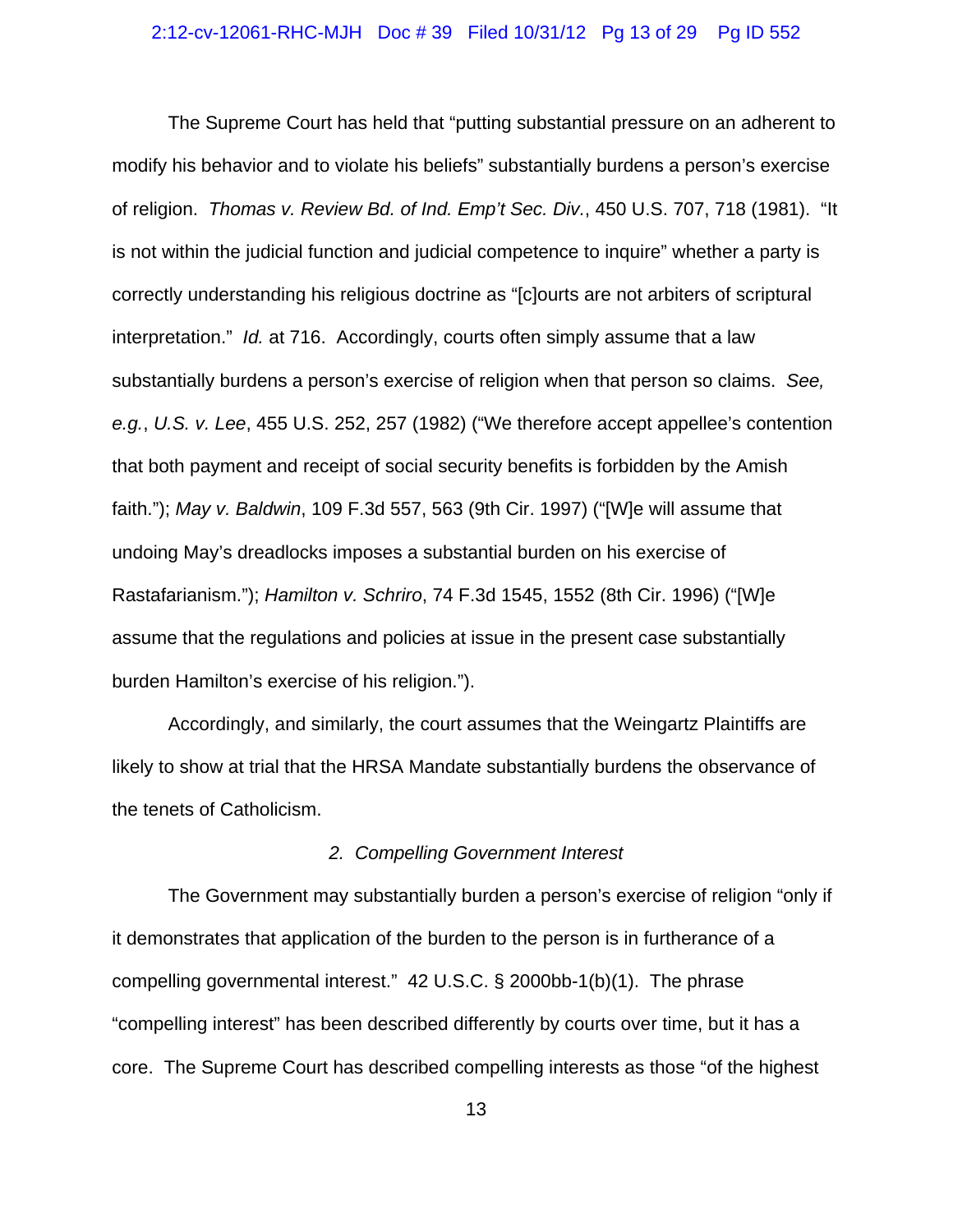#### 2:12-cv-12061-RHC-MJH Doc # 39 Filed 10/31/12 Pg 14 of 29 Pg ID 553

order," *Church of the Lukumi Bablu Aye, Inc. v. City of Hialeah*, 508 U.S. 520, 546 (1993); "only those interests of the highest order and those not otherwise served," *Wisconsin v. Yoder*, 406 U.S. 205, 215 (1972); "an overriding governmental interest," *U.S. v. Lee*, 455 U.S. 252, 258 (1982); and "the gravest abuses, endangering paramount interests," *Thomas v. Collins*, 323 U.S. 516, 530 (1945) (discussing the freedoms of speech and assembly).

At other times, the Supreme Court, the Sixth Circuit, and other circuit courts have referred to "a compelling state interest" as though it either defines itself or needs no further elaboration. *See, e.g.*, *Brown v. Entm't Merchs. Ass'n*, 131 S. Ct. 2729, 2738 (2011) (citing *R.A.V. v. City of St. Paul, Minn.*, 505 U.S. 377, 395 (1992)); *Sherbert v. Verner*, 374 U.S. 398, 406 (1963); *Buchwald v. Univ. of N.M. Sch. of Med.*, 159 F.3d 487, 498 (10th Cir. 1998); *S. Ridge Baptist Church v. Indus. Comm'n*, 911 F.2d 1203, 1206 (6th Cir. 1990).

The theme that emerges is the identification of "overriding," "paramount" governmental interests of the very "highest order." Interests of a lesser magnitude, those that are not paramount, including those that are otherwise served, cannot be considered "compelling."

The Government advances two interests furthered by the HRSA Mandate. First, the Government has an interest in promoting public health generally. Courts have assumed, sometimes without deciding, that the improvement of public health is, at least in some instances, a compelling interest. *Regents of Univ. of Cal. v. Bakke*, 438 U.S. 265, 310 (1978) ("It may be assumed that in some situations a State's interest in facilitating the health care of its citizens is sufficiently compelling to support the use of a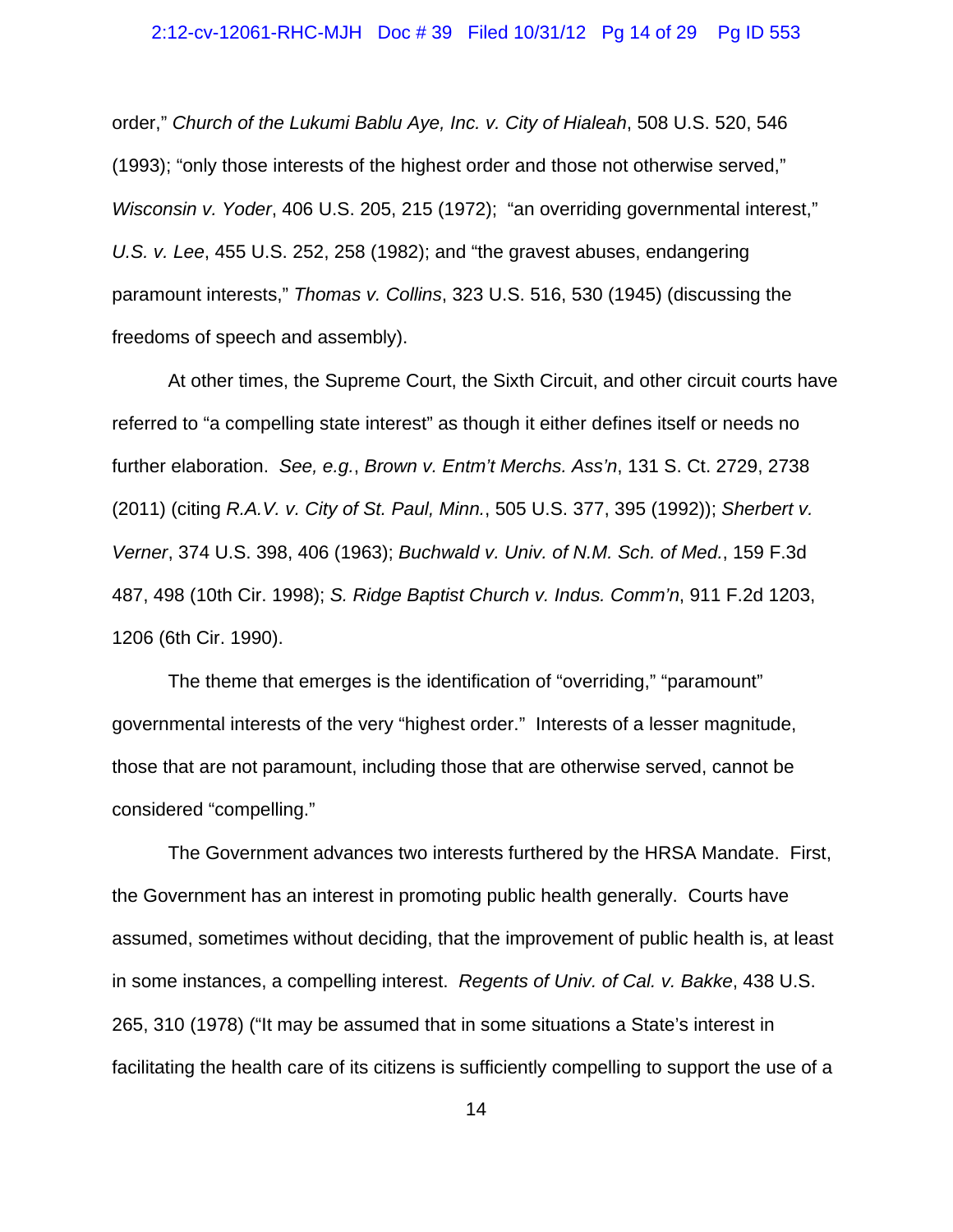#### 2:12-cv-12061-RHC-MJH Doc # 39 Filed 10/31/12 Pg 15 of 29 Pg ID 554

suspect classification."); *Buchwald*, 159 F.3d at 498 (citing *Bakke* to conclude that "public health is a compelling government interest"); *Mead v. Holder*, 766 F. Supp. 2d 16, 43 (D.D.C. 2011) ("The Government clearly has a compelling interest in safeguarding the public health by regulating the health care and insurance markets."); (*Dickerson v. Stuart*, 877 F. Supp. 1556, 1559 (M.D. Fla. 1995) ("The State of Florida has a compelling interest in the health of expectant mothers and the safe delivery of newborn babies.").

Here, the Government, relying upon the IOM Report, argues that "a lack of contraceptive use has proven to have negative health consequences for both women and a developing fetus." (Defs.' Opp'n Pls.' Mot. Prelim. at 25, Dkt. # 14.) Passing quickly by the somewhat odd implication by the Government that the *use* of contraception could somehow have a beneficial impact on a "developing fetus" that contraceptive use is itself designed to avoid, the court understands the Government to argue that "women experiencing an unintended pregnancy may not immediately be aware that they are pregnant; their entry into prenatal care may be delayed, they may not be motivated to discontinue behaviors that present risks for the developing fetus; and they may experience depression, anxiety, or other conditions." IOM Rep. at 103. The ability to control pregnancy spacing is also important, the Government argues, because short interpregnancy intervals are "associated with low birth weight, prematurity, and small-for-gestational-age births." *Id.*

The Government's second interest is to "further[] gender equality," (Defs.' Opp'n Pls.' Mot. Prelim. at 26, Dkt. # 14), in two ways. First, the Government argues that providing cost-free access to pregnancy prevention services, devices, and care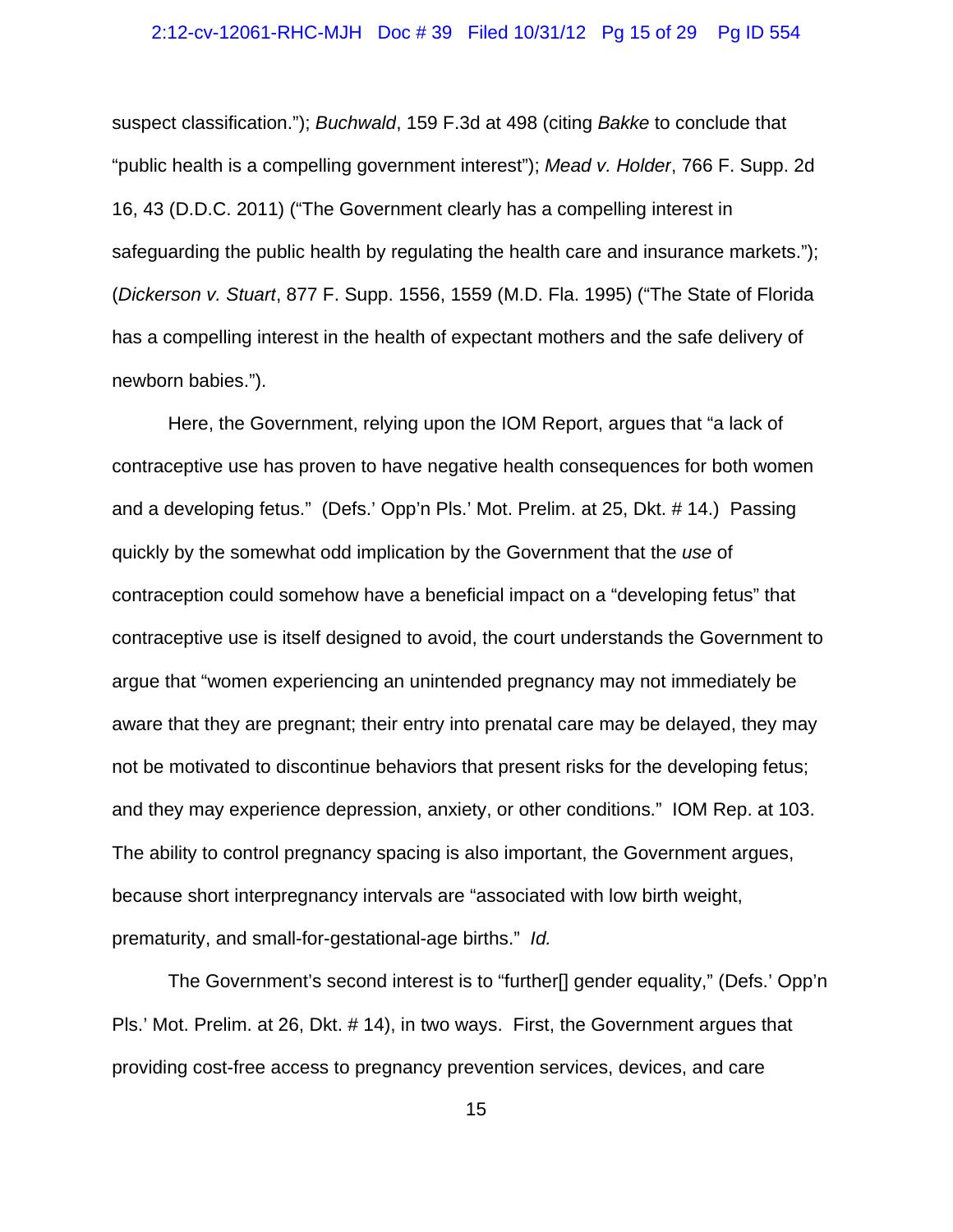#### 2:12-cv-12061-RHC-MJH Doc # 39 Filed 10/31/12 Pg 16 of 29 Pg ID 555

eliminates gender-based disparity in health care costs. Women of reproductive age spend sixty-eight percent more in out-of-pocket health care costs than men. Ann Kurth et al., *Reproductive and Sexual Health Benefits in Private Health Insurance Plans in Washington State*, 33 Fam. Plan. Persp. 153, 153 (2001) (citing Women's Research and Education Institute, Women's Health Insurance Costs and Experiences 1–8 (1994)).

The Government asserts that when health insurance plans impose cost-sharing for pregnancy-avoidance preventive care—in truth, the court adds, for care of any kind—the costs of such care can become a financial barrier that discourages or prevents access to it. In the present circumstance, the Government argues that imposing costs of any kind serves to inhibit women from accessing and utilizing contraceptive methods. IOM Rep. at 109. The Government further argues that by eliminating cost-sharing for preventive care, and by better enabling women to decide whether or when to have children, the Government's aim to "advance gender equality" is served. Women who control their reproductive functions are better able to make informed decisions regarding their careers and family. It appears that the availability of oral contraception played an important role in increasing the presence of women in the workforce, bringing them into more direct economic competition with men, and eventually improving women's wages. Martha J. Bailey et al., *The Opt-In Revolution? Contraception and the Gender Gap in Wages*, 4 Am. Econ. J.: Applied Econ. 225 (2012). Female enrollment in graduate programs such as law, medical, and dental schools also increased, causally related to the availability of oral contraception, according to some researchers. Claudia Goldin & Lawrence F. Katz, *The Power of the*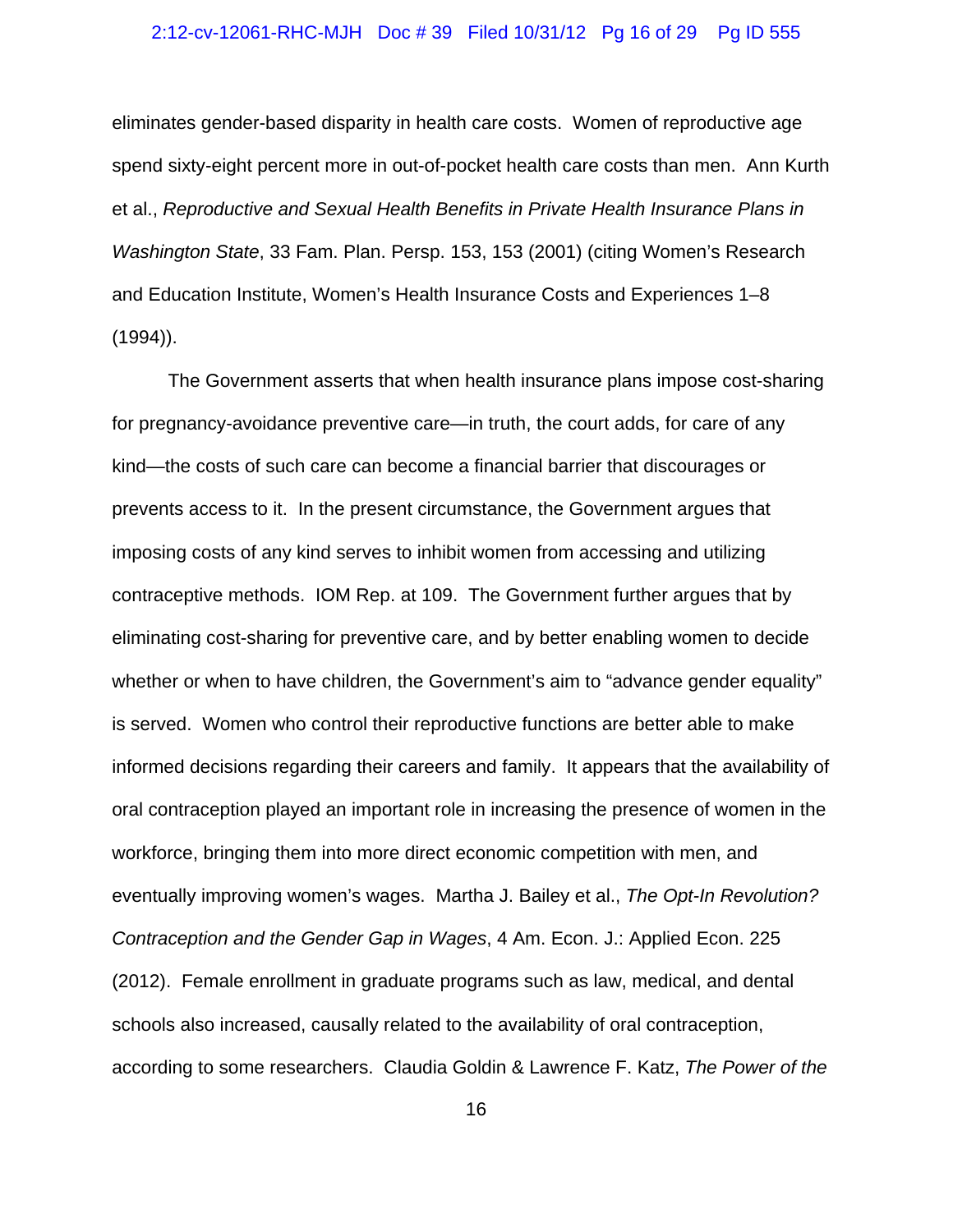#### 2:12-cv-12061-RHC-MJH Doc # 39 Filed 10/31/12 Pg 17 of 29 Pg ID 556

*Pill: Oral Contraceptives and Women's Career and Marriage Decisions*, 110 J. of Pol.

Econ. 730 (2002). Another researcher concluded:

Women's equal freedom of intimate association and liberty to invest in life plans on equal terms with men—plans for education, employment, or family that can span years—require that contraception be treated as a routine health benefit and not excluded from public or private health insurance coverage. Women cannot participate in society, learn, earn, govern, and thrive equally without the ability to determine whether and when to become mothers.

Cornelia T.L. Pillard, *Our Other Reproductive Choices: Equality in Sex Education, Contraceptive Access, and Work-Family Policy*, 56 Emory L.J. 941, 976 (2007).

The Supreme Court has echoed this sentiment, saying that "[t]he ability of women to participate equally in the economic and social life of the Nation has been facilitated by their ability to control their reproductive lives." *Planned Parenthood of Se. Pa. v. Casey*, 505 U.S. 833, 835 (1992).

Plaintiffs claim these interests are "tenuous" and "generic." (Pls.' Reply Def.'s Opp'n Pls.' Mot. Prelim. Inj. at 7–8, n.2, Dkt. # 19.) Plaintiffs argue that the known negative medical side effects of oral contraception outweigh the positive health benefits provided by the full-range of FDA-approved contraceptive methods. Plaintiffs also cite the IOM Report, which notes that "research is limited" for some outcomes of unintended pregnancies, as evidence that reducing the number of unintended pregnancies is not a compelling interest. IOM Rep. at 103. Plaintiffs further argue that the interest of promoting gender equality in the workforce is not "compelling" because many other federal laws, such as the Pregnancy Disability Act, 42 U.S.C. § 2000e(k), and the Family Medical Leave Act, 42 U.S.C. § 12631, already protect women from workplace discrimination. However, it does not appear that those laws improve or even address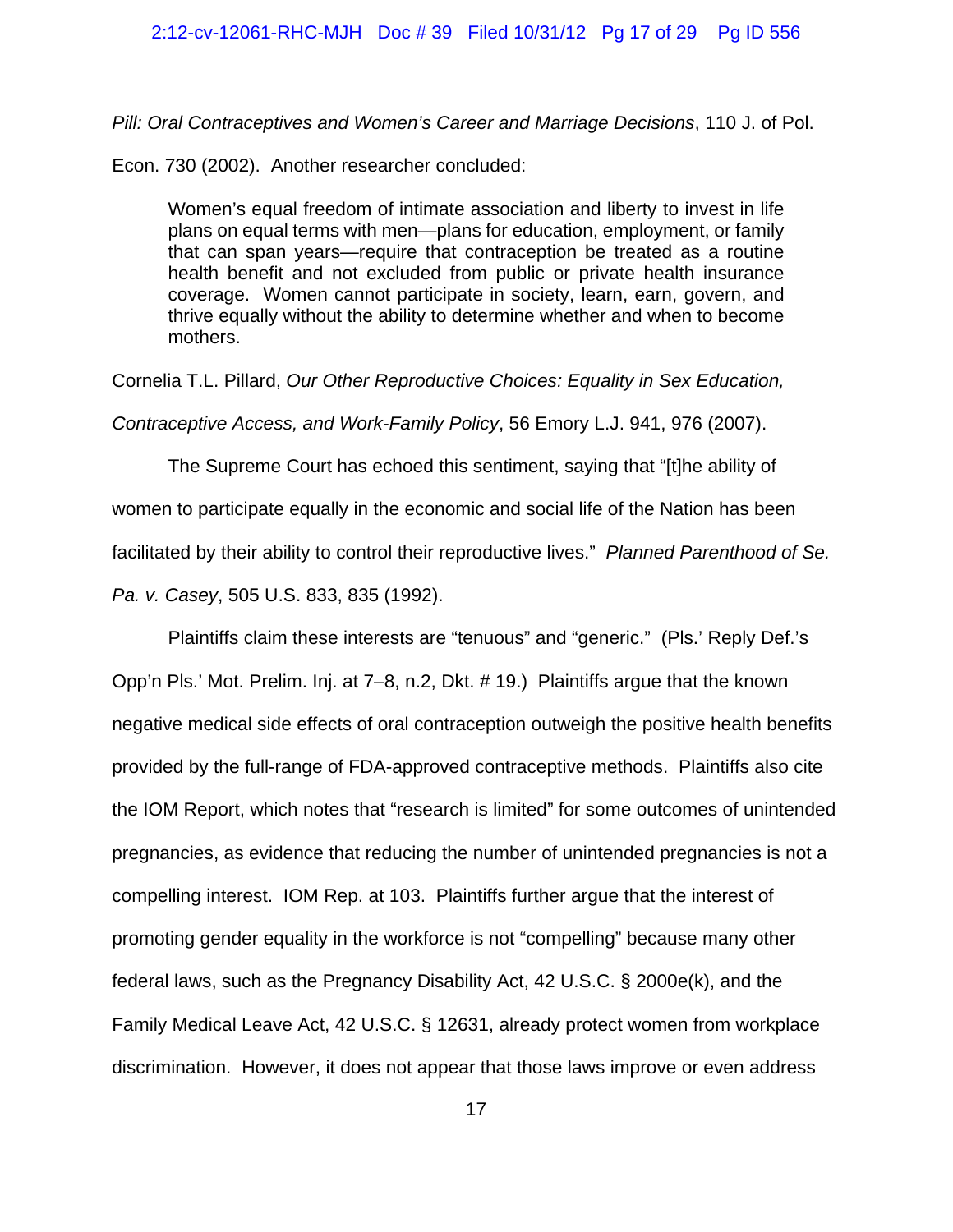#### 2:12-cv-12061-RHC-MJH Doc # 39 Filed 10/31/12 Pg 18 of 29 Pg ID 557

the Government's stated goal of improving women's ability to decide whether and when to have children. Plaintiffs do not contest that women of child-bearing age spend significantly more than men on out-of-pocket health care costs.

Plaintiffs further argue that none of the Government's proposed interests can be considered compelling because the HRSA Mandate does not apply to grandfathered plans. A health plan is considered grandfathered if an individual was enrolled in the plan on March 23, 2010, the date on which the ACA was enacted. 75 Fed. Reg. 34,540. About 193 million health plans were in existence on March 23, 2010, and presumably qualified as grandfathered. *Id.* Such plans were required to comply with some, but not all, of the ACA's health care reform provisions. *Id.* Health plans that lose their grandfathered status are subject to the HRSA Mandate. *Id.* at 34,540–34,541. The Government estimates that between 39% and 69% of health plans will lose their grandfathered status by the end of 2013. *Id.* at 34,552. Plaintiffs assert that the Government undermined its compelling interests by not enforcing the HRSA Mandate against all health plans immediately when the ACA was enacted.

The Government responds that the ACA was "designed to ease the transition of the healthcare industry into the reforms established by the [ACA] by allowing for gradual implementation of reforms through a reasonable grandfathering rule." *Id.* at 34,541. "In making grandfathered health plans subject to some but not all of the health reforms contained in the [ACA], the statute balances its objective of preserving the ability to maintain existing coverage with the goals of expanding access to and improving the quality of health coverage." *Id.* at 34,540. Gradually implementing the ACA's health care provisions, instead of enforcing the entire law against all plans at the same time,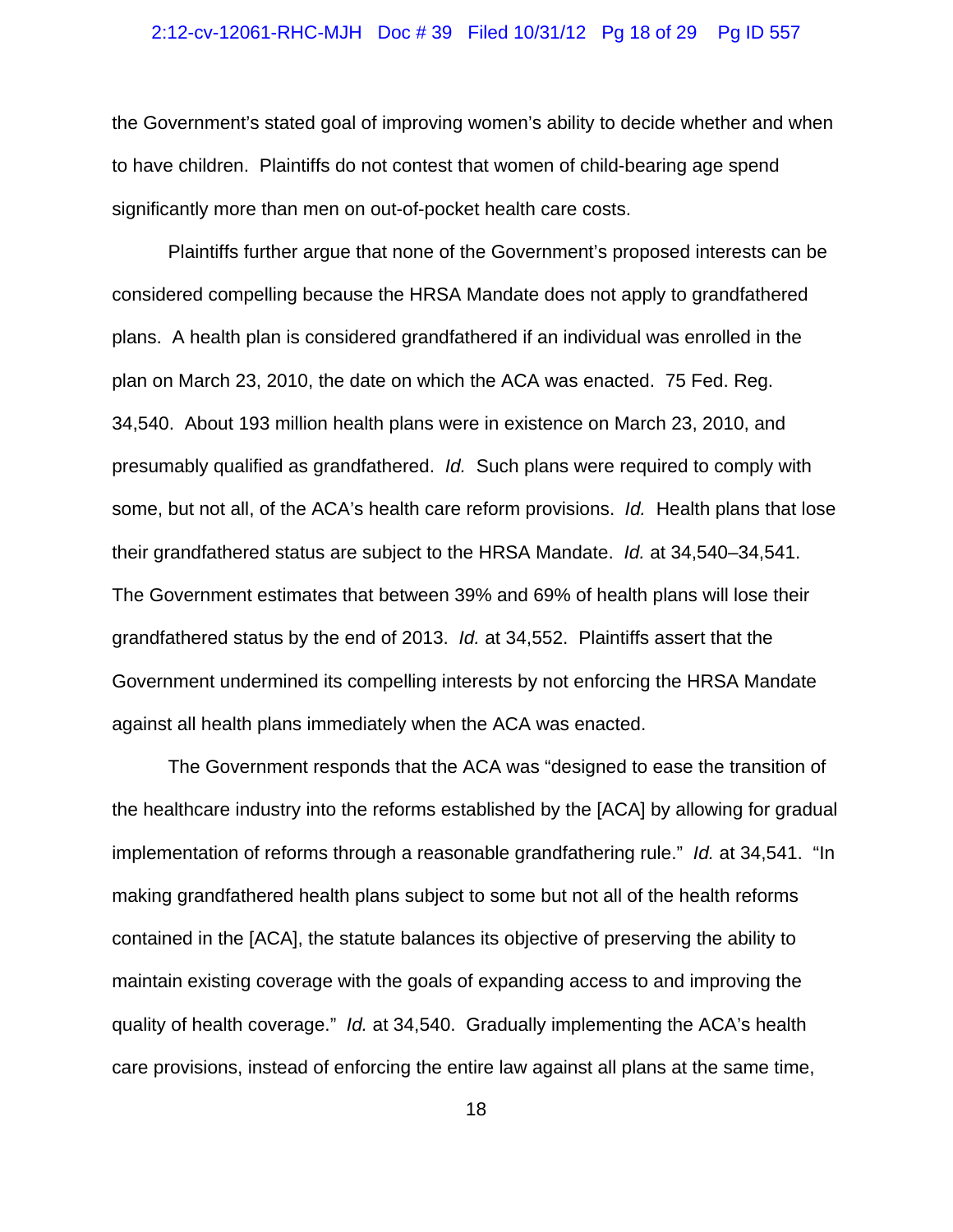#### 2:12-cv-12061-RHC-MJH Doc # 39 Filed 10/31/12 Pg 19 of 29 Pg ID 558

does not appear to be indicative of how important the Government considers the interests of regulating public health and furthering gender equality. Instead, the grandfathering rule seems to be a reasonable plan for instituting an incredibly complex health care law while balancing competing interests. To find the Government's interests other than compelling only because of the grandfathering rule would perversely encourage Congress in the future to require immediate and draconian enforcement of all provisions of similar laws, without regard to pragmatic considerations, simply in order to preserve "compelling interest" status.

There is a significant dispute, but the Government seems at least capable of persuading, to some level of satisfaction, that the HRSA Mandate promotes one, and perhaps both, interests and that each interest may be compelling. Even so, the Government is also required to "demonstrate that the compelling interest test is satisfied through application of the challenged law 'to the person'—the particular claimant whose sincere exercise of religion is being substantially burdened." *Gonzales v. O Centro Espirita Beneficente Uniao do Vegetal*, 546 U.S. 418, 430–31 (2006). The court must look "beyond broadly formulated interests justifying the general applicability of government mandates and scrutinize[] the asserted harm of granting specific exemptions to particular religious claimants." *Id.* at 431. Plaintiffs argue that because religious non-profit organizations are exempt from the HRSA Mandate, granting an additional exemption to Weingartz Supply Co. and its 170 employees would not result in an appreciable harm to its interests.

The Government responds that the HRSA Mandate must apply to Weingartz Supply Co. because it is the only way to ensure that Weingartz Supply Co.'s employees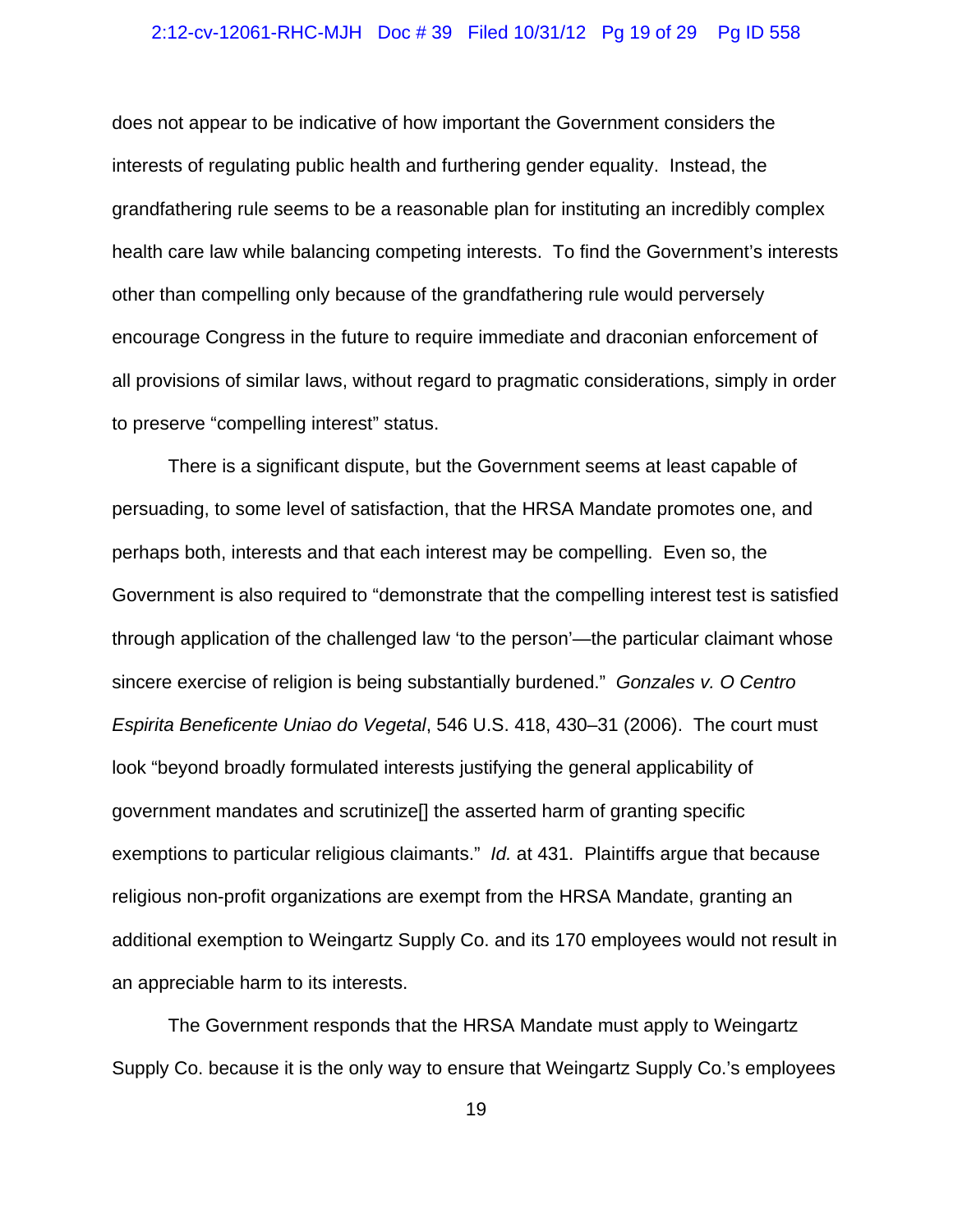#### 2:12-cv-12061-RHC-MJH Doc # 39 Filed 10/31/12 Pg 20 of 29 Pg ID 559

and their dependents receive without cost the full range of FDA-approved contraceptive methods. The Government argues that providing a religious exemption to a secular, for-profit company would open the door for owners of other secular businesses to request religious exemptions to federal laws under RFRA, thereby essentially imposing the owners' religious beliefs on their employees who may not share their owners' convictions.

The Government further argues the slippery slope: allowing the exemption would widen enormously, it says, the scope of RFRA's protection, providing owners of secular, for-profit companies the power currently reserved for religious organizations under Title VII to claim religion-grounded exceptions to federal laws. *See* 42 U.S.C. § 2000e-1(a) ("This subchapter shall not apply to . . . a religious corporation, association, educational institution, or society with respect to the employment of individuals of a particular religion to perform work connected with the carrying on by such corporation, association, educational institution, or society of its activities."). Granting an exemption to Weingartz Supply Co. would, of course, affect only its 170 employees and their dependents. Considering this in the context of a United States population of more than 311 million, an exemption for a few hundred seems a minuscule hindrance to whatever interest, compelling or otherwise, the Government may seek to advance. But owners of other secular, for-profit companies could perhaps qualify for equivalent exemptions, serving to undermine various interests the Government presently seeks to advance.

While Plaintiffs argue generally that contraceptive services and products are widely available for little if any cost, it remains unproven and unclear to the court at this early stage of the case; *i.e.*, how can Weingartz Supply Co.'s employees alternatively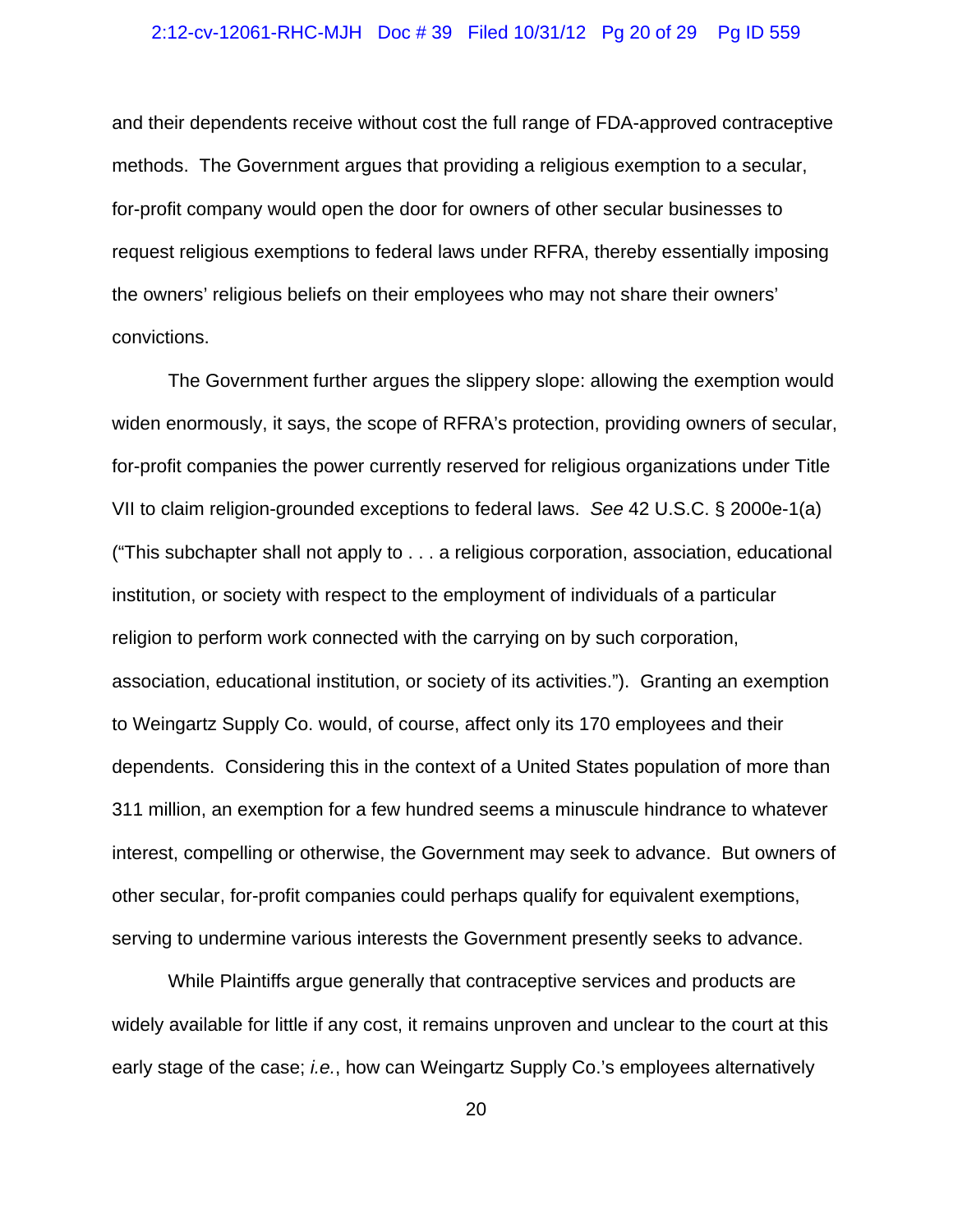#### 2:12-cv-12061-RHC-MJH Doc # 39 Filed 10/31/12 Pg 21 of 29 Pg ID 560

acquire, without cost-sharing, the full range of FDA-approved contraceptive methods in the absence of the HRSA Mandate? *Cf. Wisconsin v. Yoder*, 406 U.S. 205, 224–25 (1972) (holding that the Government's interest in compulsory school attendance through age sixteen, which substantially burdened the Amish practice of declining to send their children to formal education after eighth grade, failed the compelling interest test because the Amish continued to provide vocational education for their children in their adolescent years). If, consistent with *Yoder*, Plaintiffs were to prevail on their alternate means argument, they would overwhelm, or at least greatly reduce, the impact of the Government's compelling interest argument. The court has no doubt that every level of Government has an interest in promoting public health as a general matter, but remains uncertain that the Government will be able to prove a *compelling* interest in promoting the specific interests at issue in this litigation.

## *3. Least Restrictive Means*

If the Government meets the compelling interest test, it next would be required to then prove that it has chosen "the least restrictive means" of furthering that interest. 42 U.S.C. § 20000bb-1(b)(2). What constitutes the "least restrictive means" and how it is determined is subject to significant debate. The Supreme Court has held that statutes fail the least restrictive means test when they are "overbroad" or "underinclusive." *See Church of the Lukumi Bablu Aye, Inc. v. City of Hialeah*, 508 U.S. 520, 546 (1993). The Government argues that the HRSA Mandate is neither overbroad nor underinclusive because it appropriately balances what the Government posits as the competing interests at stake: allowing exemption for non-profit religious organizations while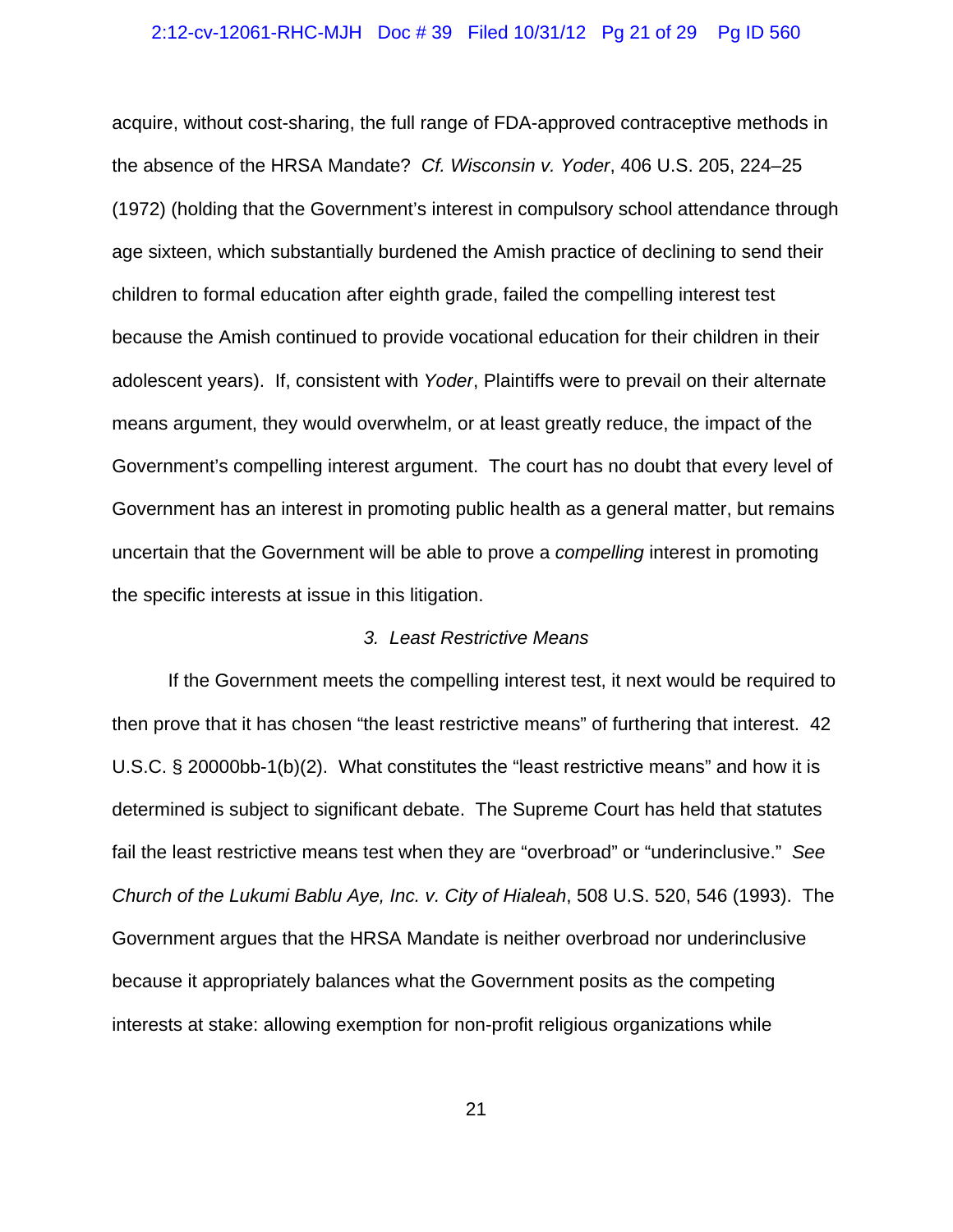## 2:12-cv-12061-RHC-MJH Doc # 39 Filed 10/31/12 Pg 22 of 29 Pg ID 561

requiring secular, for-profit companies to abide by the HRSA Mandate. As the Supreme Court explained in *United States v. Lee*:

Congress and the courts have been sensitive to the needs flowing from the Free Exercise Clause, but every person cannot be shielded from all the burdens incident to exercising every aspect of the right to practice religious beliefs. When followers of a particular sect enter into commercial activity as a matter of choice, the limits they accept on their own conduct as a matter of conscience and faith are not to be superimposed on the statutory schemes which are binding on others in that activity.

## 455 U.S. 252, 261 (1982).

The Sixth Circuit describes the least restrictive means test as "the extent to which accommodation of the [plaintiff] would impede the state's objectives," and explains that "[w]hether the state has made this showing depends on a comparison of the cost to the government of altering its activity to allow the religious practice to continue unimpeded versus the cost to the religious interest imposed by the government activity." *S. Ridge Baptist Church v. Indus. Comm'n*, 911 F.2d 1203, 1206 (6th Cir. 1990). Granting Weingartz Supply Co. an exemption would impede marginally the Government's interests. However, it is unclear whether the "cost" to the Government of being required to honor an exemption—a cost expressed in terms of its inability not to prohibit some behavior, but to affirmatively require an employer to provide cost-free access to contraception—is greater than the spiritual "cost" to the Weingartz Plaintiffs were the HRSA Mandate to be fully enforced. The cost to Plaintiffs appears provably substantial. The cost to the Government appears provably small in the context of this single case, but a larger cost might be found somewhere downstream, along the imagined slippery slope.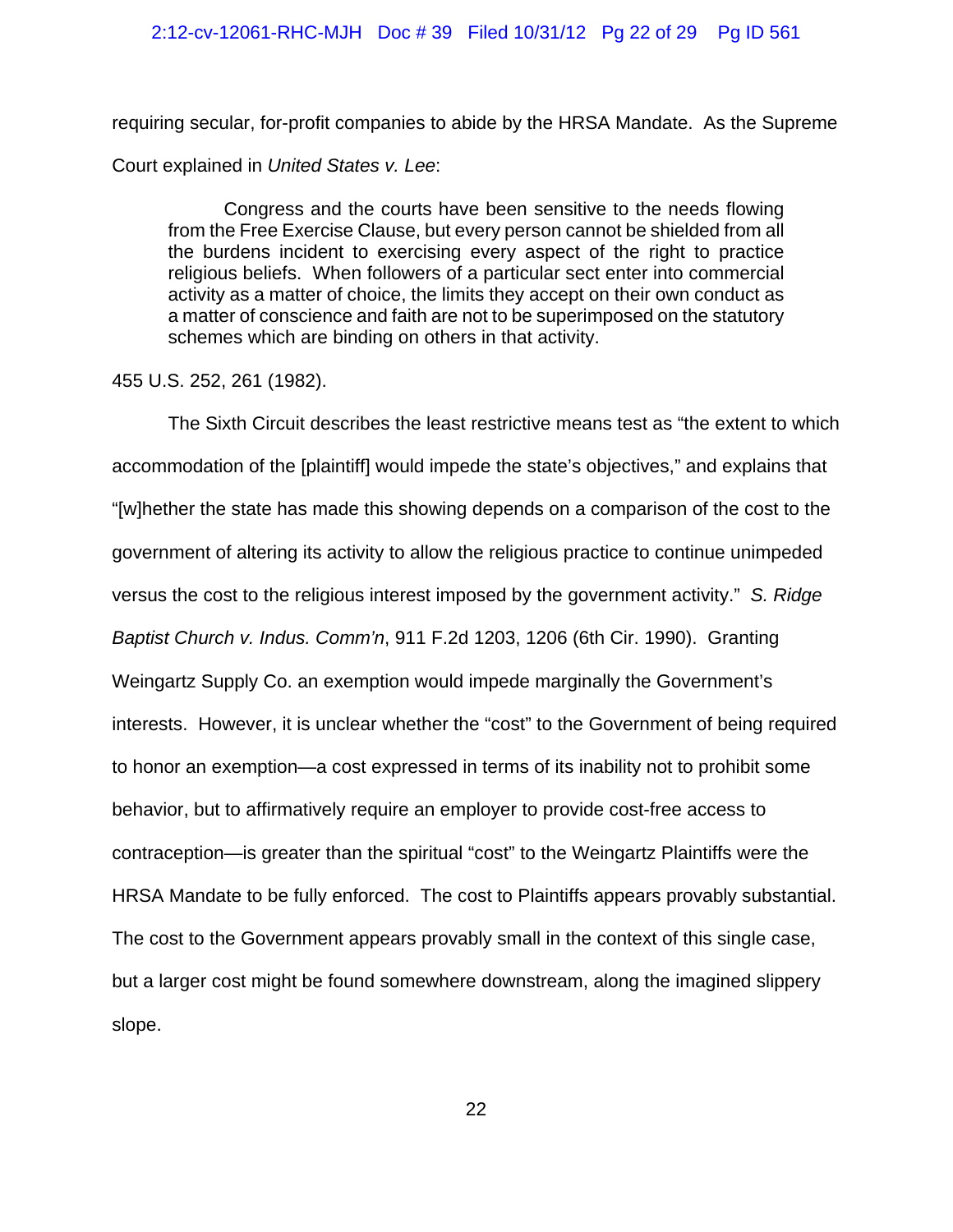The Tenth Circuit has extensively discussed the inherent difficulty of the least

restrictive means test:

[T]he notion that the government must prove that it has used the "*least* restrictive means," or that "*no* alternative forms of regulation" would suffice to serve its interests, is an odd creature. On its face, it requires the government to prove a negative—that no matter how long one were to sit and think about the question, one could never come up with an alternative regulation that adequately serves the compelling interest while imposing a lesser burden on religion. This is a formidable task. . . . In the abstract, such a thing can never be proven conclusively; the ingenuity of the human mind, especially if freed from the practical constraints of policymaking and politics, is infinite.

Thus, a number of courts that have considered the least restrictive means question . . . have held that the government should not be required "to refute every conceivable option in order to satisfy the least restrictive means prong of RFRA." *Hamilton v. Schriro,* 74 F.3d 1545, 1556 (8th Cir. 1996) (characterizing such a requirement as a "herculean burden"); *accord Fowler v. Crawford,* 534 F.3d 931, 940 (8th Cir. 2008) (considering the identical language of the Religious Land Use and Institutionalized Persons Act ("RLUIPA")); *Spratt v. R.I. Dep't of Corr.,* 482 F.3d 33, 41 n.11 (1st Cir. 2007) (RLUIPA claim); *May v. Baldwin,* 109 F.3d 557, 563 (9th Cir. 1997) (RFRA claim). Not requiring the government to do the impossible—refute each and every conceivable alternative regulation scheme—ensures that scrutiny of federal laws under RFRA is not "strict in theory, but fatal in fact." Thus the government's burden is two-fold: it must support its choice of regulation, and it must refute the alternative schemes offered by the challenger, but it must do both through the evidence presented in the record.

*United States v. Wilgus*, 638 F.3d 1274, 1288–89 (10th Cir. 2011) (internal citations

omitted). The *Wilgus* test effectively exempts the Government from being required to

affirmatively prove what the statute requires, *i.e.*, that it has employed "the least

restrictive means of furthering [its] compelling governmental interest," 42 U.S.C.

§ 2000bb-1(b)(2), casting the burden on a plaintiff to offer "alternative schemes" which

then are subject to being refuted, with evidence, by the Government. The Government

argues that *Wilgus* strikes an appropriate balance between retaining some burden on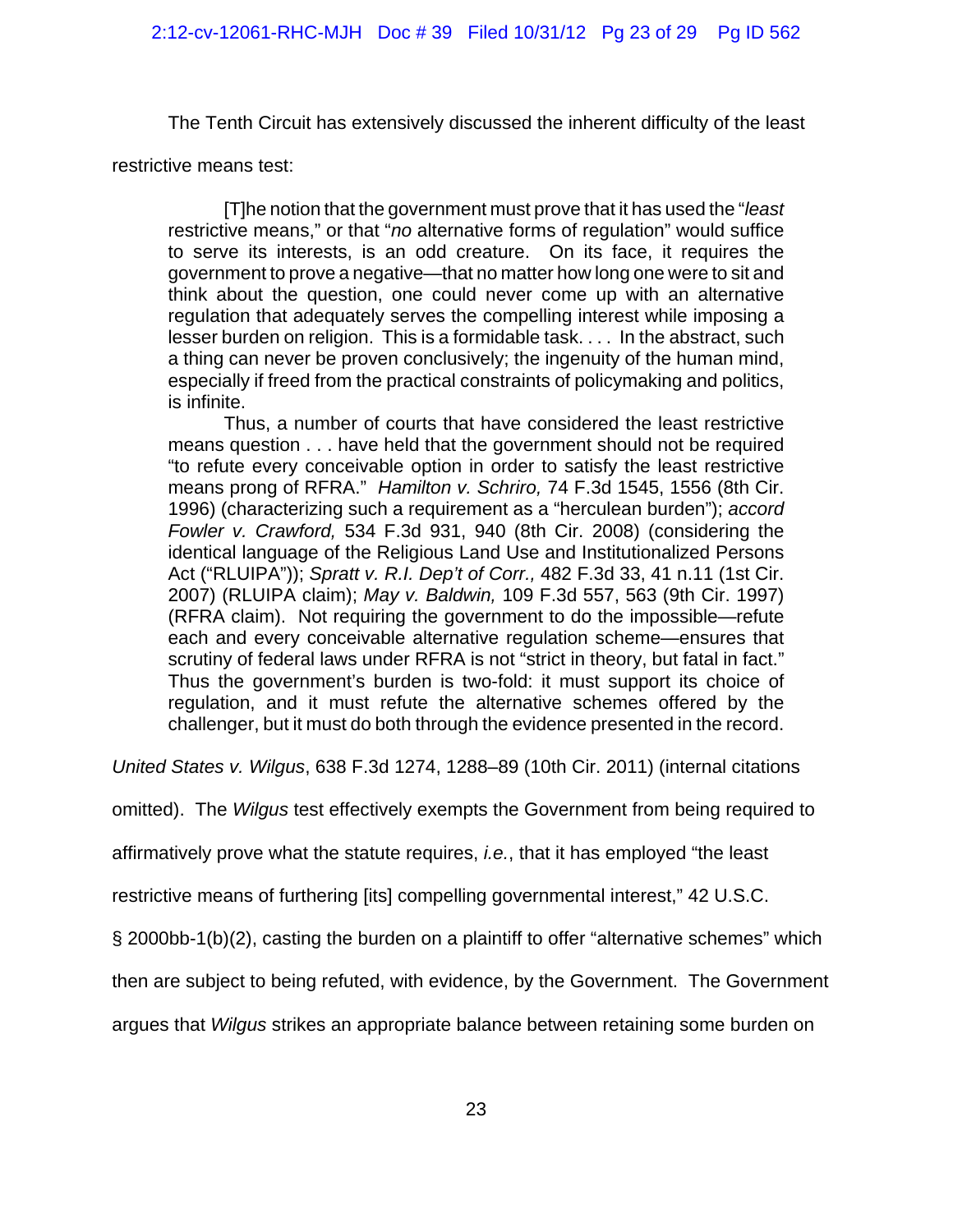#### 2:12-cv-12061-RHC-MJH Doc # 39 Filed 10/31/12 Pg 24 of 29 Pg ID 563

the Government without requiring it "to do the impossible." Neither the Supreme Court nor the Sixth Circuit has adopted *Wilgus*.

Plaintiffs have thus far proposed two alternatives to the HRSA Mandate: (1) women may obtain contraceptive needs at community health centers; or (2) the Government should directly provide women with preventive care through an administrative agency. The Government argues that neither is feasible. More than half (57%) of publicly funded health centers cannot provide certain contraceptive methods due to the high cost, Jennifer J. Frost, et al., *Variation in Service Delivery Practices Among Clinics Providing Publicly Funded Family Planning Services in 2010*, Guttmacher Institute 43 (2012), *available at* http:// www.guttmacher.org/ pubs/ clinic-survey-2010.pdf, meaning women would be unable to obtain free access to "the full range of FDA-approved contraceptive methods," depending on their local health center's financial situation. Community centers also do not provide free contraception to all women. Instead, these centers typically implement a sliding scale fee program, in which a patient's fee is determined by her annual income, household size, and desired treatment. *See, e.g.*, *Sliding Scale Services*, Mt. Baker Planned Parenthood, http:// www.plannedparenthood.org/ mbpp/ files/ mt-baker/

Family\_Planning\_Sliding\_Scale\_Service.pdf (last visited Oct. 11, 2012). The court engaged the Government in some preliminary discussion at oral argument about such costs being made refundable by the well-known scheme of credits offered through the existing Internal Revenue System, but no definitive response or analysis has thus far been presented.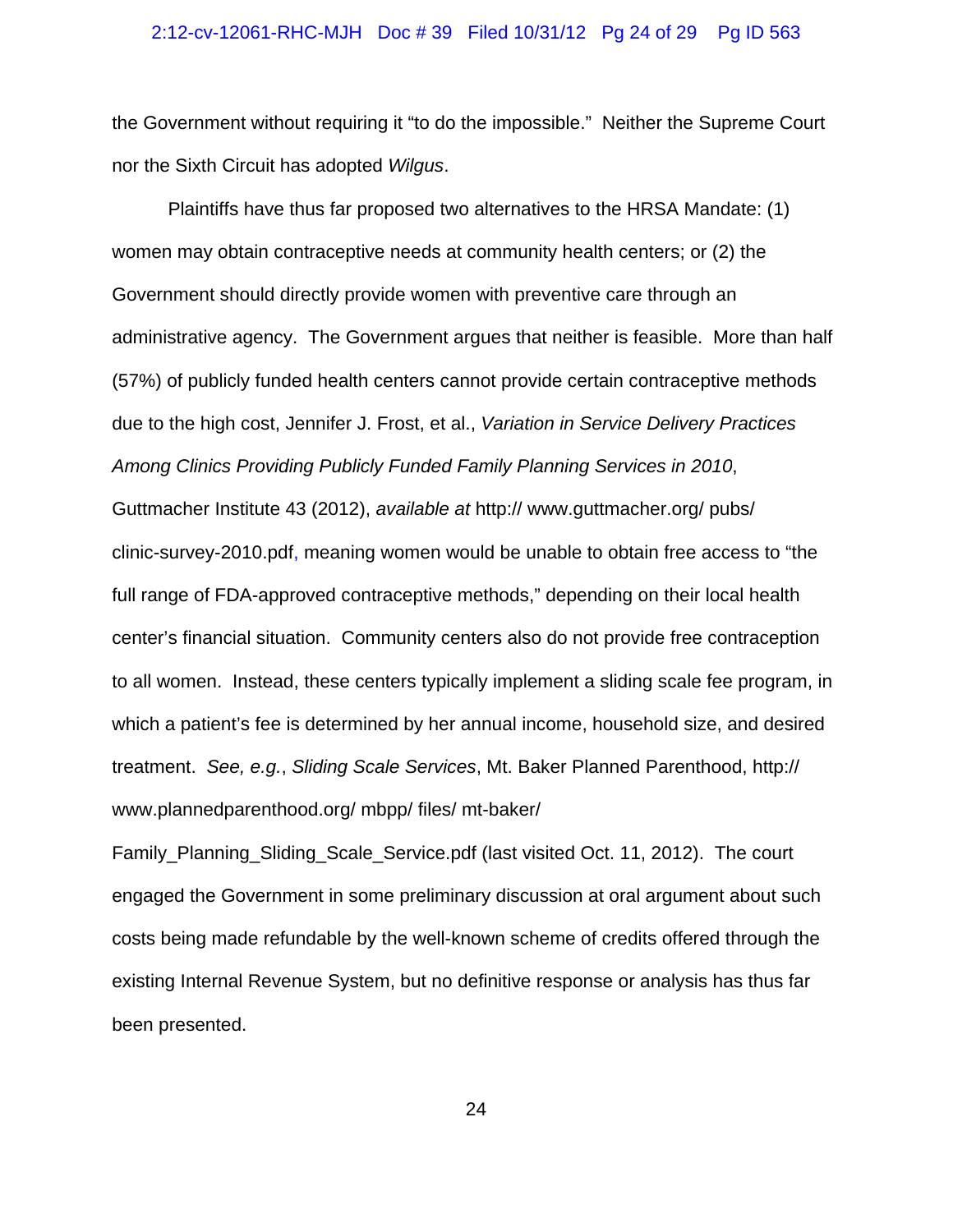#### 2:12-cv-12061-RHC-MJH Doc # 39 Filed 10/31/12 Pg 25 of 29 Pg ID 564

Plaintiffs' alternative prospect of establishing a separate agency whose purpose would be to provide contraception to women raises a host of administrative and logistical problems, well pointed-out by the Government's response, and does not appear practical.

Analyzing the least restrictive means under the Supreme Court, Sixth Circuit, and Tenth Circuit tests, it appears to the court possible, but not strongly so, that the Government may meet its burden at trial.

Neither Plaintiffs nor the Government have shown a strong likelihood of success on the merits.

#### **C. Irreparable Harm to Plaintiff**

Will Plaintiffs suffer irreparable harm if an injunction is not granted? Violation of a First Amendment right in itself constitutes irreparable harm. *Elrod v. Burns*, 427 U.S. 347, 373 (1976) ("The loss of First Amendment freedoms, for even minimal periods of time, unquestionably constitutes irreparable injury."). When First Amendment freedoms are at risk, the irreparable harm factor "merges" with the likelihood of success, such that if the plaintiff shows he is likely to succeed on the merits, he has simultaneously proven he will suffer an irreparable harm. *See McNeilly v. Land*, 684 F.3d 611, 620–21 (6th Cir. 2012) ("Once a probability of success on the merits was shown, irreparable harm followed. . . . Because [the plaintiff] does not have a likelihood of success on the merits, . . . his argument that he is irreparably harmed by the deprivation of his First Amendment rights also fails."); *Connection Distributing Co. v. Reno*, 154 F.3d 281, 288 (6th Cir. 1998) ("Thus, to the extent that [the plaintiff] can establish a substantial likelihood of success on the merits of its First Amendment claim, it also has established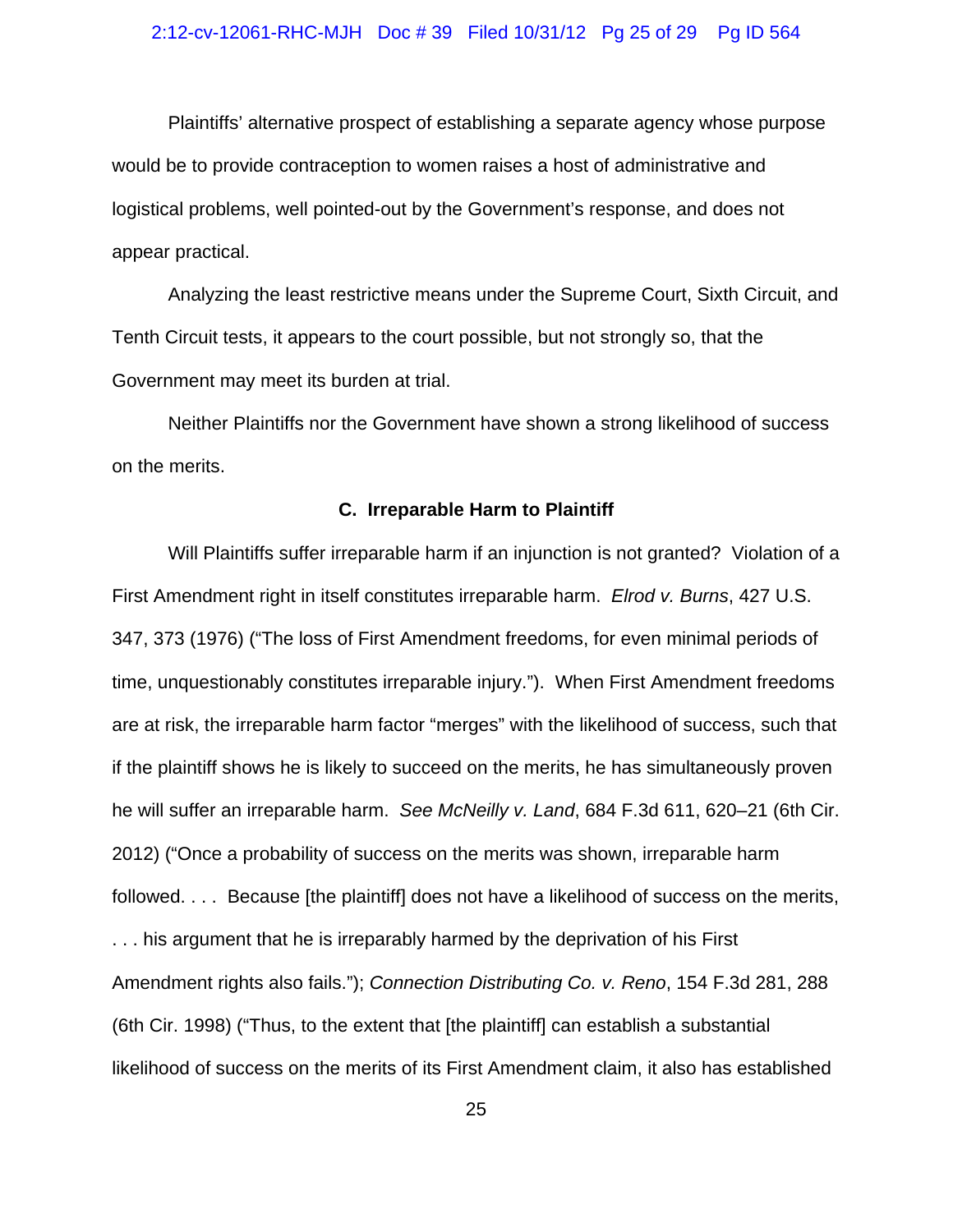#### 2:12-cv-12061-RHC-MJH Doc # 39 Filed 10/31/12 Pg 26 of 29 Pg ID 565

the possibility of irreparable harm as a result of the deprivation of the claimed free speech rights.").

The possibility that the Government will be able to convince the court of either the compelling nature of the interests it seeks to advance, or that the means it has chosen are the least restrictive, is negatively correlated with Plaintiffs' likelihood of success on the merits. As the court concluded in the preceding section, Plaintiffs have made some showing, but not strongly so, of a likelihood of success on the merits, and the Government has made some showing, but not strongly so, of advancing a "compelling" interest by the "least restrictive means." The potential for harm to Plaintiffs exists, and with the showing Plaintiffs have made thus far of being able to convincingly prove their case at trial, it is properly characterized as irreparable.

#### **D. Impact on Public Interest**

"The public as a whole has a significant interest in ensuring equal protection of the laws and protection of First Amendment liberties." *Jones v. Caruso*, 569 F.3d 258, 278 (6th Cir. 2009). Similar to the irreparable harm analysis, therefore, "the determination of where the public interest lies also is dependent on a determination of the likelihood of success on the merits of the First Amendment challenge because it is always in the public interest to prevent the violation of a party's constitutional rights." *Connection Distributing Co.*, 154 F.3d at 288; s*ee also McNeilly*, 684 F.3d at 621 ("Given the failure to show a substantial likelihood of success on the merits of [the plaintiff's] claim that the contribution limits are unconstitutional, the district court's conclusion that 'the [adverse] effect on the public and the public interest' from enjoining the enforcement of the statute . . . 'would be very significant' is also proper.").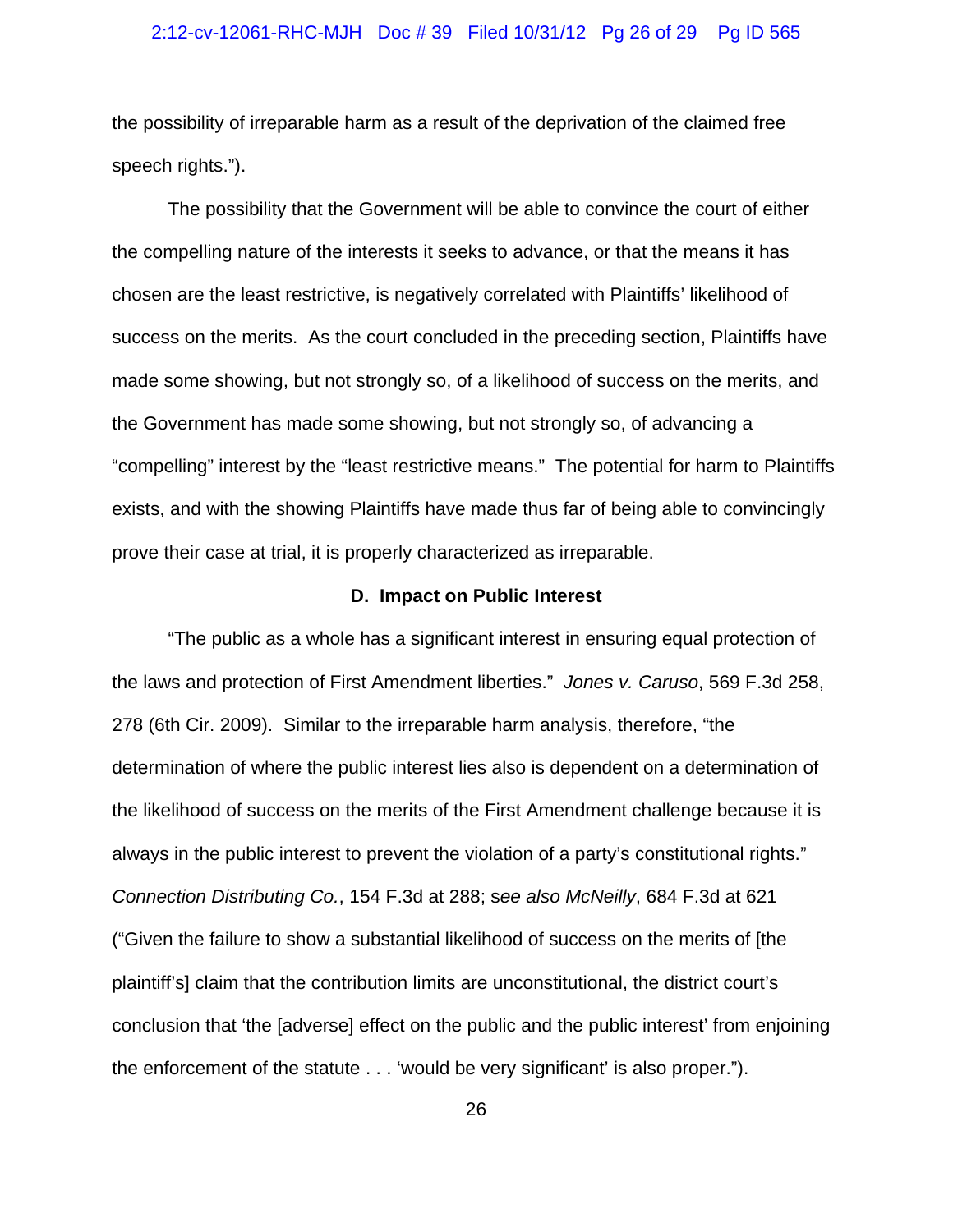A preliminary injunction would serve the public interest to the extent that each

party has made some showing of a likelihood of success on the merits, as described in

section C above.

# **E. Balancing of Harm**

Finally, the court must balance the harm to Plaintiffs if the injunction were denied

with the harm to the Government if the injunction is granted. The purpose of the

balance of harms test is

to underscore the flexibility which traditionally has characterized the law of equity. It permits the district court, in its discretion, to grant a preliminary injunction *even where the plaintiff fails to show a strong or substantial probability of ultimate success on the merits of his claim*, but where he at least shows serious questions going to the merits and irreparable harm which decidedly outweighs any potential harm to the defendant if the injunction is issued.

*Jones v. Caruso*, 569 F.3d at 277 (quoting *Friendship Materials, Inc. v. Mich. Brick, Inc.,* 679 F.2d 100, 104 (6th Cir. 1982)) (emphasis added).

The court began the motion hearing by observing that this case will continue regardless of whether a preliminary injunction is granted, to which both parties agreed. Due to the legal and factual issues involved, a discovery schedule of at least 90 to 120 days will be required, after which a trial must be held (unless dispositive motion practice occurred, which would require its own, separate time line of a number of months). No ruling on the merits can occur, therefore, until well after January 1, 2013, the date on which Weingartz and Weingartz Supply Co. will be required to abide by the HRSA Mandate absent an injunction.

The fact that a ruling on the merits will unquestionably occur after January 1, 2013, is significant. Denying Plaintiffs a preliminary injunction will effectively grant the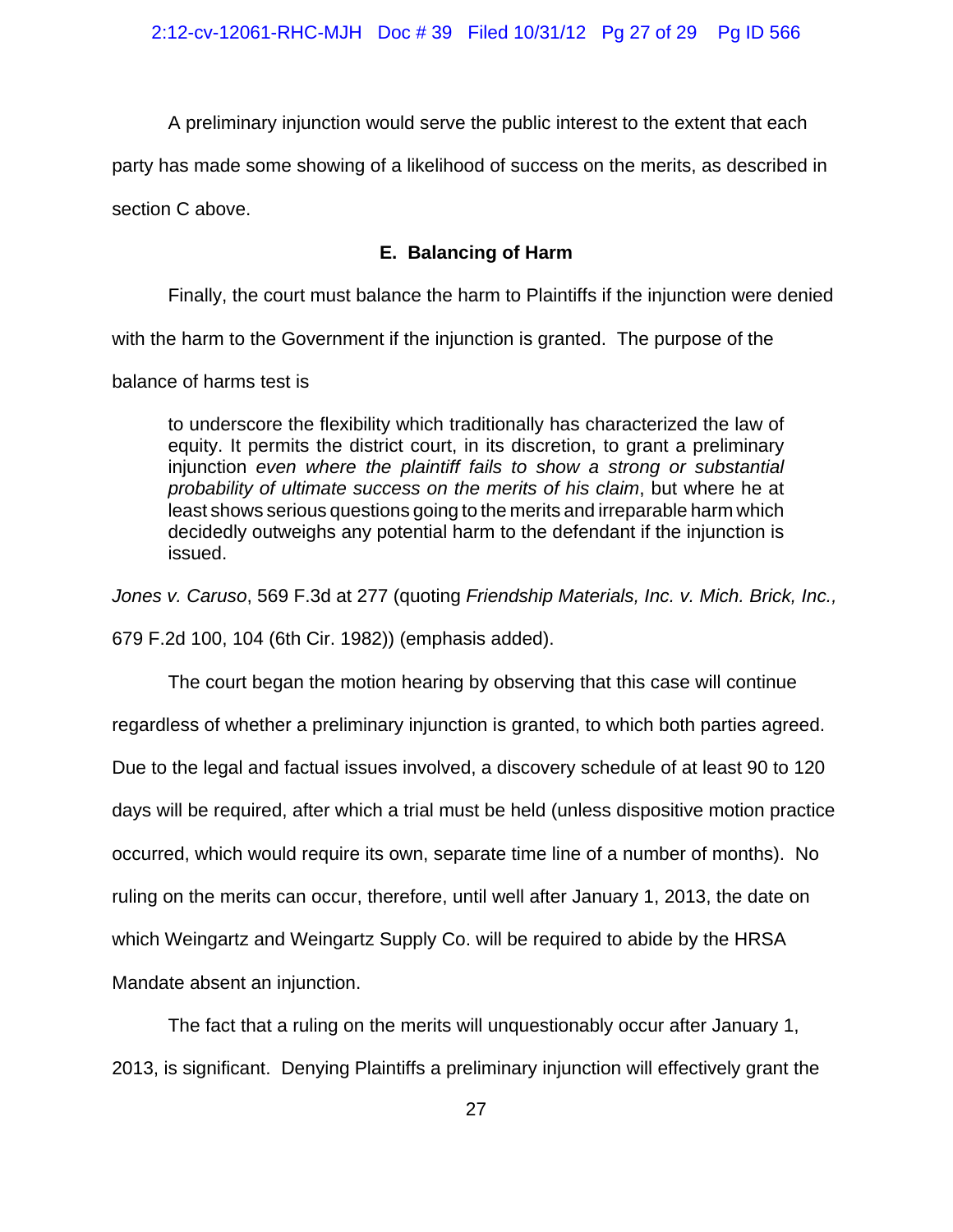#### 2:12-cv-12061-RHC-MJH Doc # 39 Filed 10/31/12 Pg 28 of 29 Pg ID 567

Government a default success on the merits—at least until Weingartz Supply Co. can change its health insurance policy to exclude contraception if Weingartz were to succeed at trial. As already discussed, Plaintiffs have shown some, but not a *strong* likelihood of success on the merits. The Government is in a similar position with respect to proof of compelling interest and least restrictive means, about both of which there remain serious but unanswered questions. Furthermore, the court reiterates that "[t]he loss of First Amendment freedoms, for even minimal periods of time, unquestionably constitutes irreparable injury." *Elrod v. Burns*, 427 U.S. 347, 373 (1976).

The Government will suffer some, but comparatively minimal harm if the injunction is granted. *Connection Distributing Co. v. Reno*, 154 F.3d 281, 288 (6th Cir. 1998) (noting that "the government presumably would be substantially harmed if enforcement of a *constitutional* law . . . were enjoined").

The harm in delaying the implementation of a statute that may later be deemed constitutional must yield to the risk presented here of substantially infringing the sincere exercise of religious beliefs. The balance of harms tips strongly in Plaintiffs' favor. A preliminary injunction is warranted.

#### **IV. CONCLUSION**

IT IS ORDERED that "Plaintiffs' Motion for a Preliminary Injunction" [Dkt. # 13] is GRANTED with respect to Daniel Weingartz and Weingartz Supply Company and DENIED WITHOUT PREJUDICE with respect to Legatus.

Plaintiffs are DIRECTED to submit forthwith a form of Preliminary Injunction consistent with this Opinion.